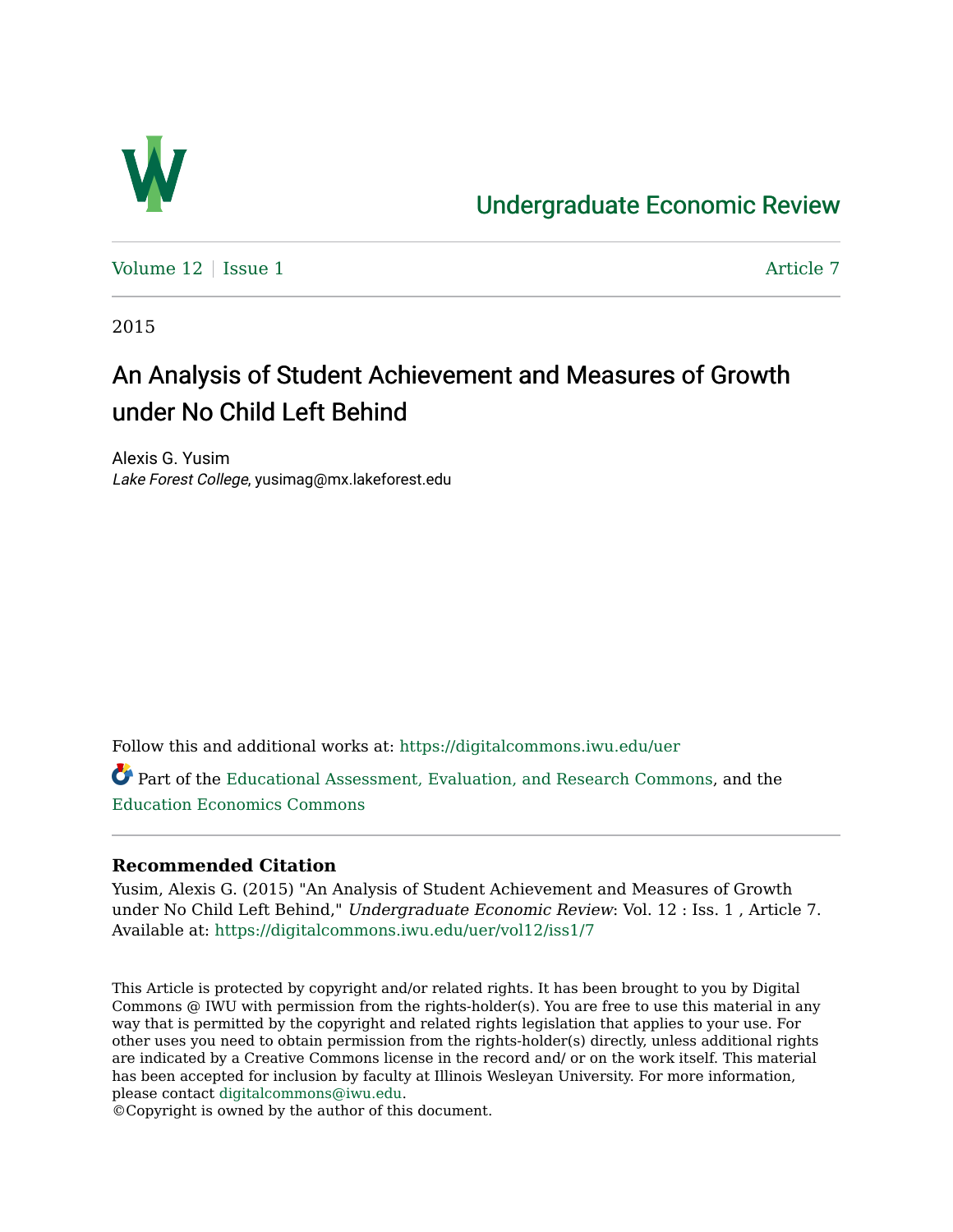## An Analysis of Student Achievement and Measures of Growth under No Child Left Behind

## Abstract

With the passing of the No Child Left Behind Act (NCLB) has come a wave of economic analyses of education production functions attempting to explain what community and school characteristics affect achievement gaps and yearly growth in pass rates. Using standardized test data from the Illinois State Board of Education over the period of NCLB, I argue that there are ways to empirically re-define growth and student success that more effectively capture NCLB's goals. The results in this paper show inherent differences between the three growth definitions employed and the educational experiences in the grades analyzed.

#### Keywords

education production function, pass rate growth in Illinois school districts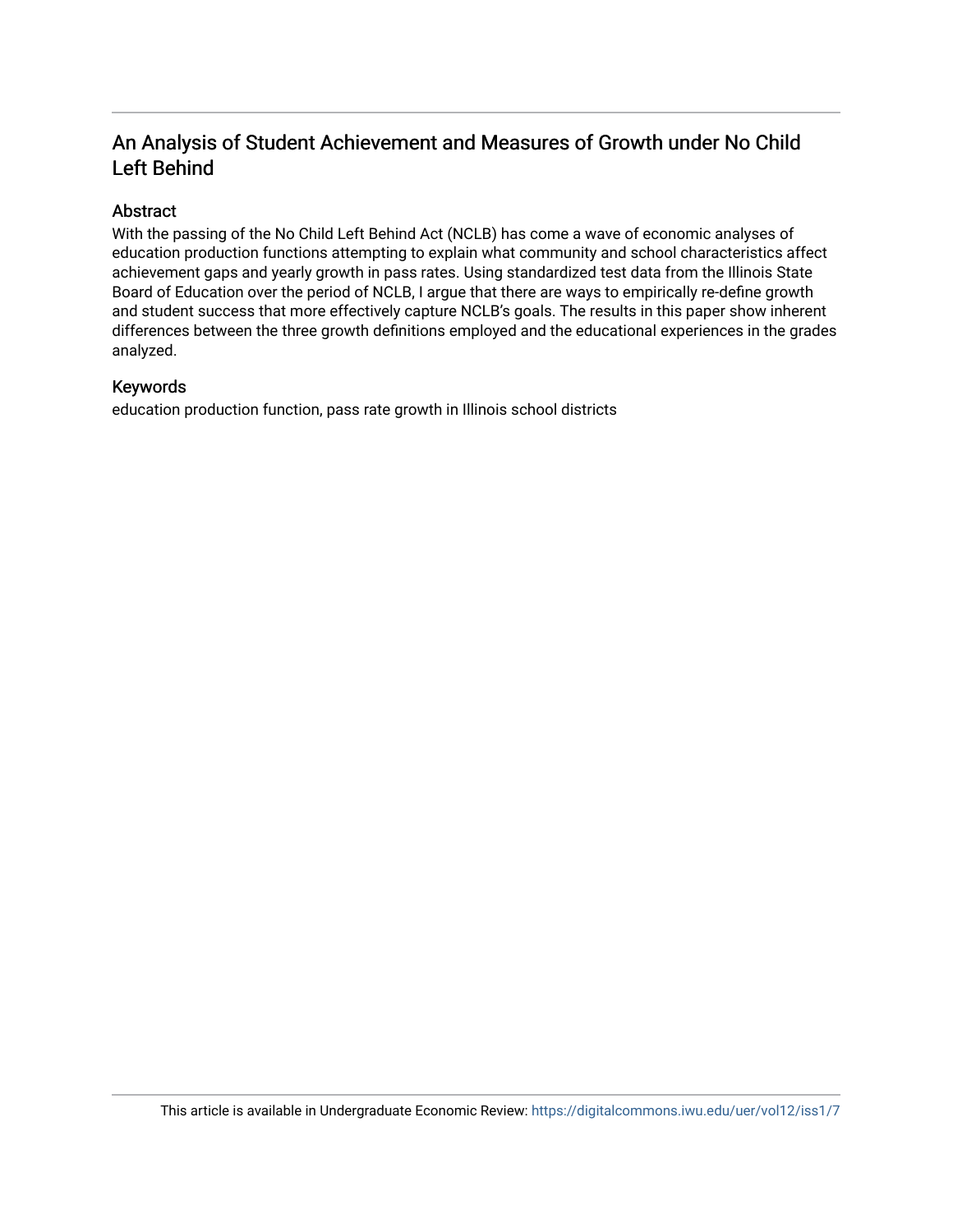# An Analysis of Student Achievement and Measures of Growth under No Child Left Behind

Alexis Yusim\*

Lake Forest College

May 2015

**Abstract:** With the passing of the No Child Left Behind Act (NCLB) has come a wave of economic analyses of education production functions attempting to explain what factors affect pass rates and achievement gaps. Recent legislation has also placed an increased emphasis on growth in pass rates from year to year. This paper will examine the extent to which school and community characteristics affect growth in student performance in reading and math in grades 3, 8, and 11 from 2003 to 2012. Using standardized test data from the Illinois State Board of Education over the period of No Child Left Behind, I argue that there are ways to empirically re-define growth and student success that more effectively capture NCLB's goals. The results show that there are inherent differences between the three growth definitions employed in this paper. The results also show that there are inherent differences between grades 3 and 8 and grade 11 – in particular, several community characteristics have reversed effects in grade 11 from in grades 3 and 8.

**Keywords:** education production function; pass rate growth in Illinois school districts

**JEL Classification Codes:** H75, I21, I28

\*Corresponding Author: Lake Forest College, 555 N Sheridan Rd, Lake Forest, Illinois, 60045; Email: yusimag@mx.lakeforest.edu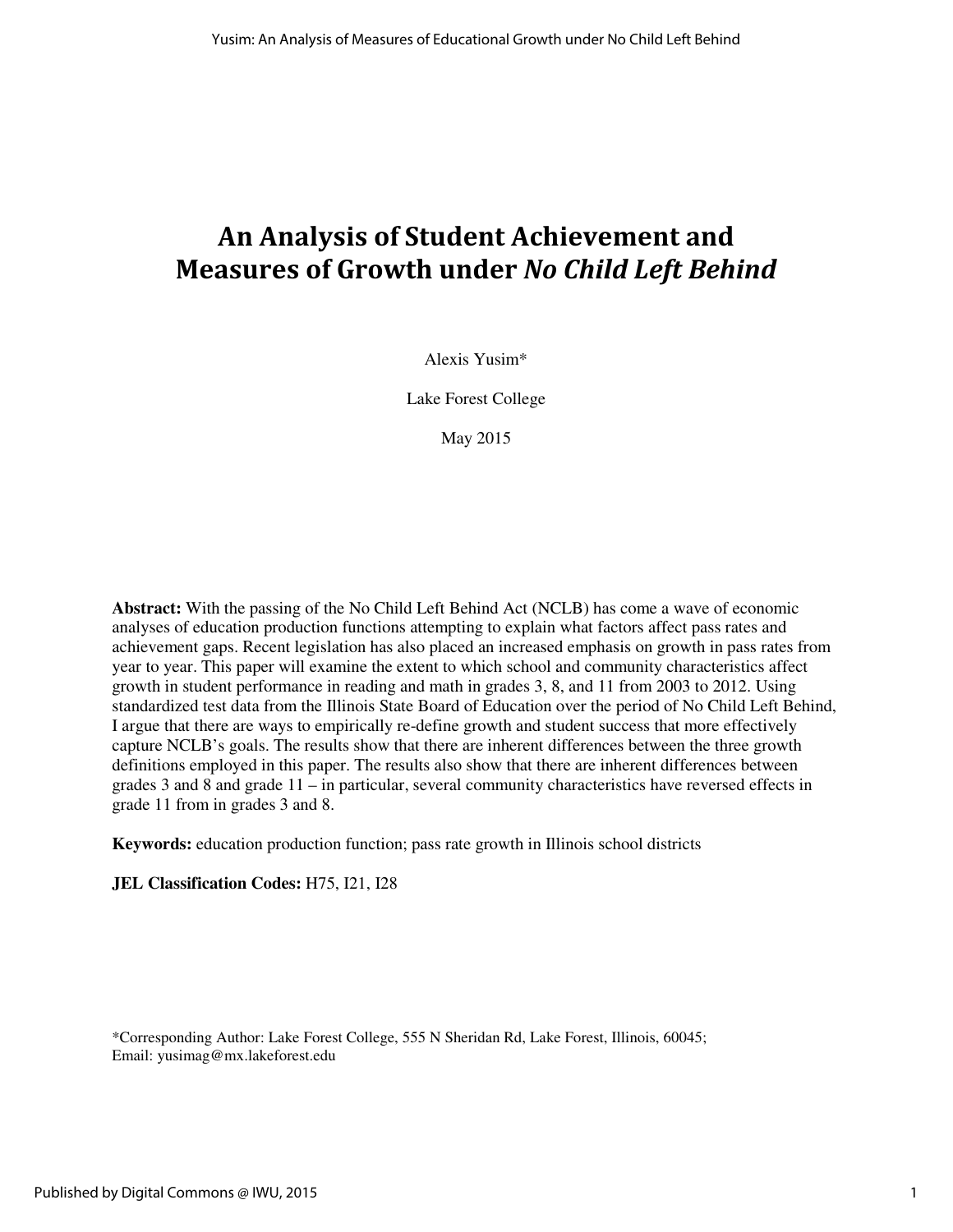## **I. Introduction**

The No Child Left Behind Act of 2001 is the most recent impactful piece of federal legislation to set a precedent for measuring student success through test scores. Due to the culture of high-stakes testing that has emerged out of a federal emphasis on student achievement, great stress has been placed on standardized testing and growth in test scores, which is the most common metric for student improvement. In the eyes of many educators, political organizations, and even legislators, this has caused serious repercussions for the American system of public education.

Just as student performance has become a prevalent topic in the conversation surrounding education, so, too, have its potential determinants. There exists a very broad literature pertaining to determinants of student achievement. Most believe that a combination of community and school district characteristics contribute to a student's educational performance. Thus, there have been numerous studies aimed at estimating the education production function using an assortment of community characteristics, such as indicators of socio-economic status and the racial makeup of the community, and school characteristics such as expenditures and curricular minutes of instruction. Generally, the output variable in functions of this kind is some measure of educational performance. This paper contributes to the literature on the education production function by using growth in educational performance as the output variable in weighted least squares regressions using data from the Illinois State Board of Education.

When choosing a metric to represent student learning in a school district, one that immediately comes to mind is growth in the percentage of students who meet or exceed standards, known for the duration of this paper as the "pass rate." Though this variable certainly does indicate improvement over time, I argue that there are other empirical definitions of

1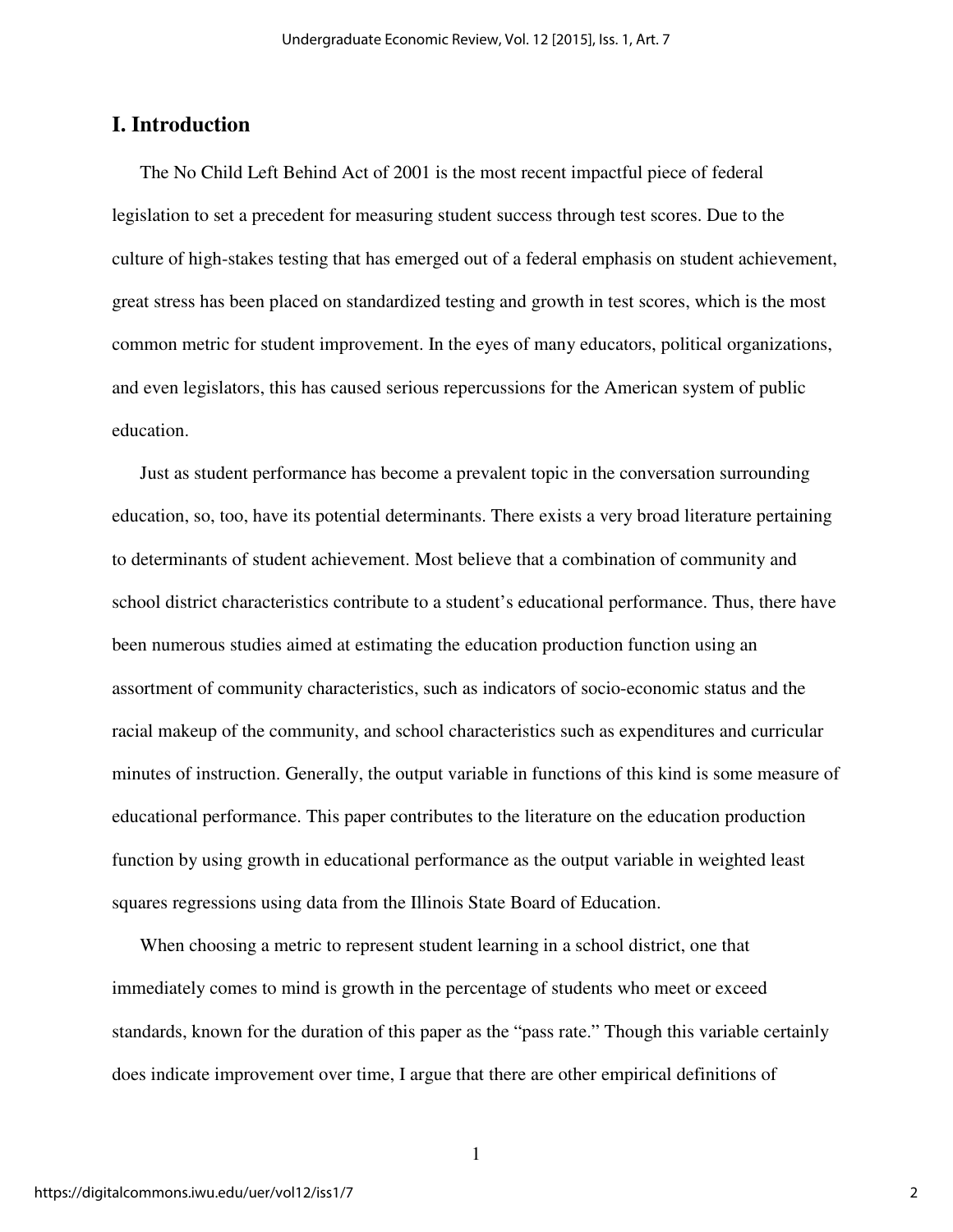improvement that can be implemented in order to effectively capture the intentions of federal legislation such as No Child Left Behind. Through the above analyses, I hope to answer the question of how growth should be measured to assess educational progress when using districtlevel pass rates on standardized tests.

The remainder of the paper is organized as follows. Section II details aspects of the No Child Left Behind Act and various econometric studies of determinants of student educational outcomes. Section III outlines the various definitions of growth and variables used in regressions. Sections IV, V summarize identification strategy and results, with concluding remarks in Section V.

## **II. Review of Literature**

#### A. No Child Left Behind

In January of 2002, President George W. Bush enacted Public Law 107-110, known as the No Child Left Behind Act (NCLB), in order "to ensure that all children have a fair, equal, and significant opportunity to obtain a high-quality education and reach, at a minimum, proficiency on challenging State academic achievement standards and state academic assessments." The Act aimed to do so through creating and enforcing more demanding state standards aligned with "high-quality academic assessments [and] accountability systems…so that students, parents, and administrators can measure progress against common expectations for student academic achievement" (NCLB pp. 15-16). Among NCLB's many goals was also the goal of "closing the achievement gap between high- and low-performing children, especially the achievement gaps between minority and nonminority students, and between disadvantaged children and their more advantaged peers," a goal that has been at the forefront of federal educational legislation for the last half century.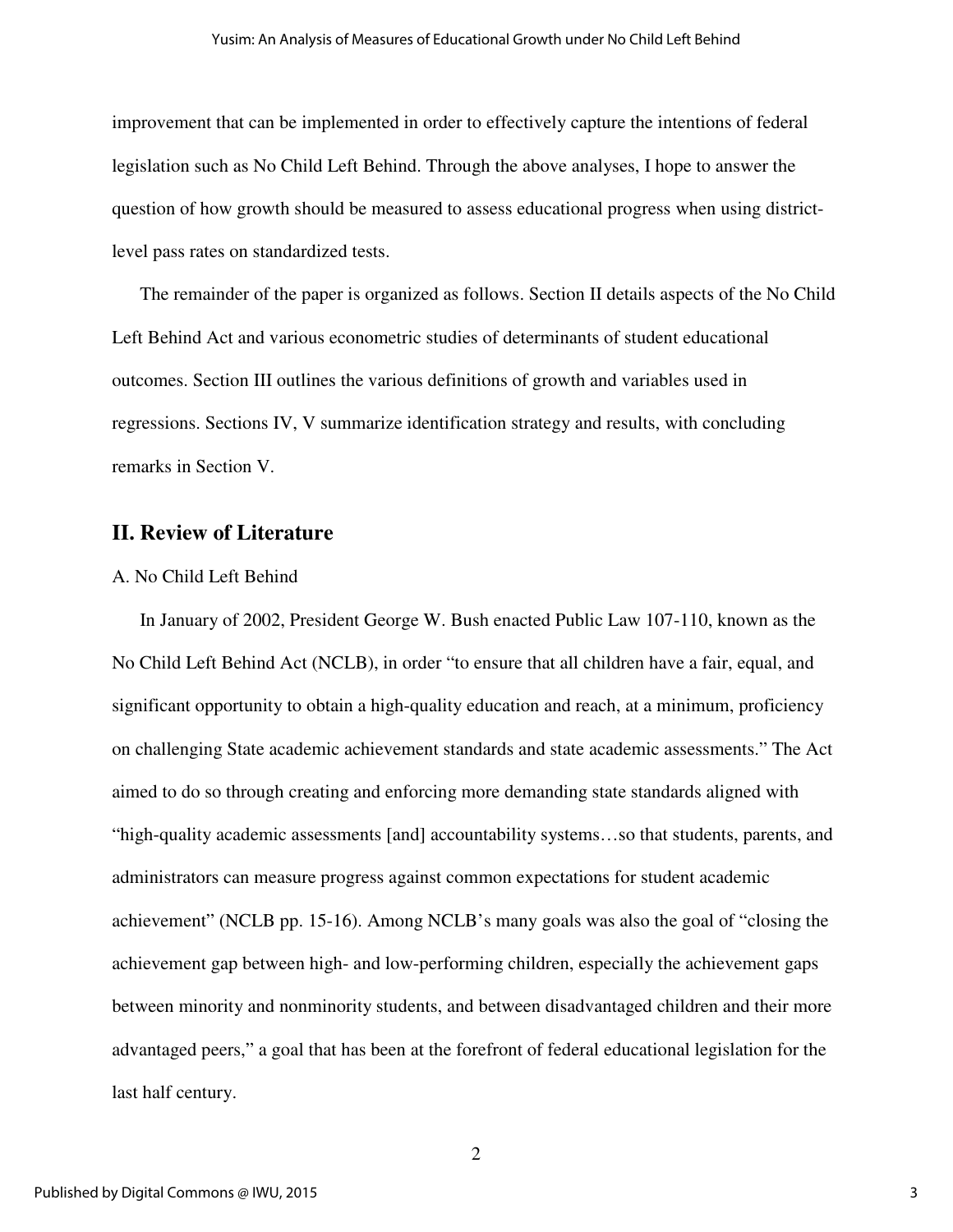Among the many statutes implemented by NCLB was the notion of "adequate yearly progress," or AYP, by which yearly student improvement was to be measured. Under NCLB, AYP is defined by individual states in a way that would capture the standards enacted, result in "continuous and substantial academic improvement for all students," and measure improvement "based primarily on the academic assessments" administered by state governments (NCLB pg. 22). Each state was then to establish a timeline for AYP that would "ensure that not 12 years after the end of the 2001-2002 school year, all students" in elementary and secondary schools, including those with disabilities, those with limited English proficiency, those who are economically disadvantaged, and those from major racial and ethnic groups must meet or exceed the proficient levels of achievement that states set (NCLB, pg. 23). AYP requirements are typically measured through standardized tests, and failure to meet these requirements by the deadlines would result in the Secretary of Education withholding funds from the state.

There has been widespread opposition to the enactment of NCLB from various sources, and for many reasons. Some oppose the concept of high-stakes testing, in which so much rides on performance on a yearly exam (Guisbond & Neill, 2004; Karp, 2003). There is also some belief that improvement and success is not accurately captured through AYP, and that there are other metrics that can more effectively measure them (Guisbond & Neill, 2004). There has also been much speculation as to how to best get students to reach the high-reaching goals of NCLB from teacher's unions and education agencies. More unease relates to concerns about teaching to the test, inaccurately using AYP to reflect school quality, and the possibility that schools would focus solely on students who are close to achieving minimum requirements on standardized tests, thereby still leaving students behind (Bruning, 2006; Bryant et. al, 2008; Chambers, 2009; Choi et. al, 2007; Guisbond & Neill, 2004; Price, 2010).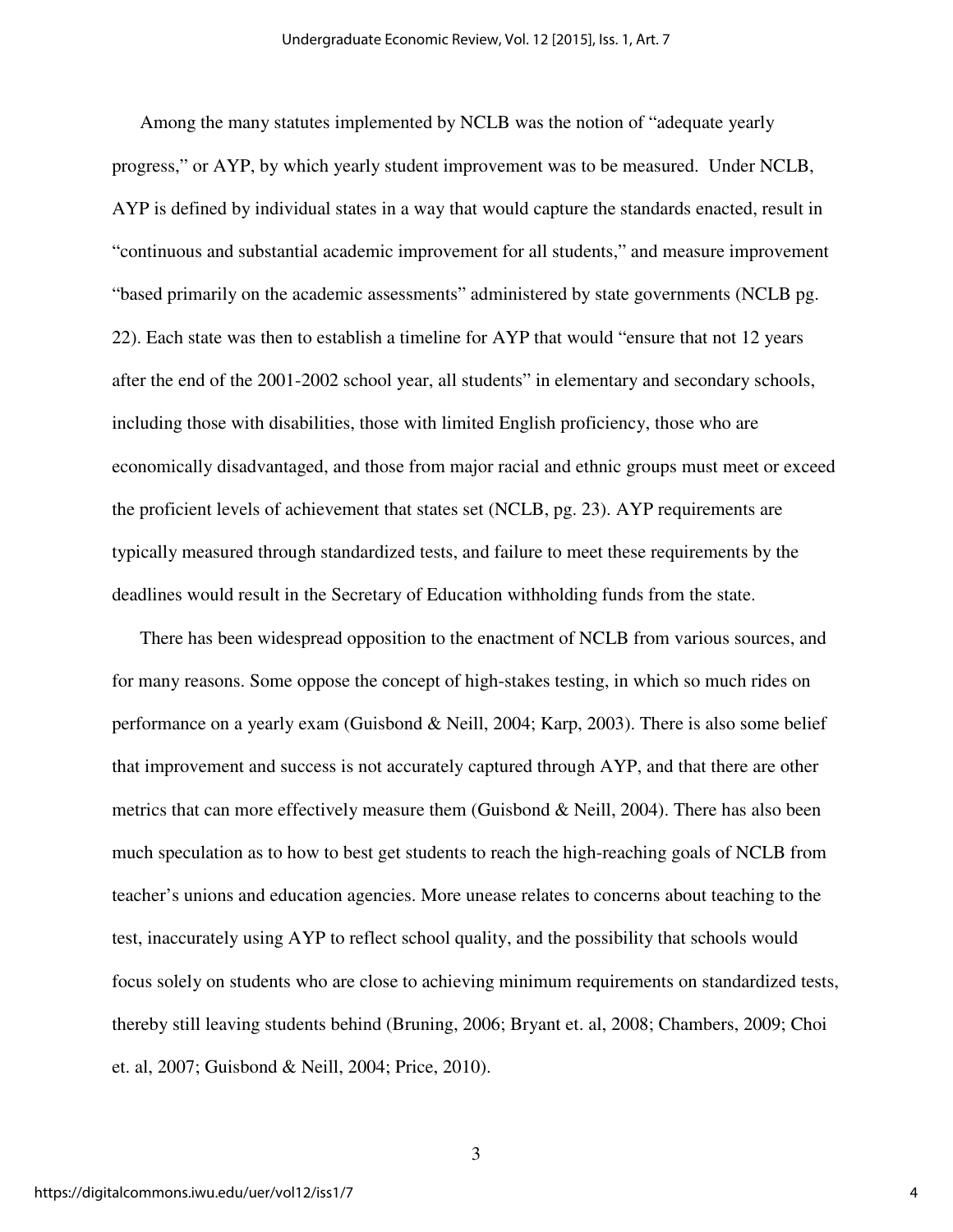#### B. The Education Production Function

The education production function has been an established interest for economists in concurrence with federal interest in educational reform. In particular, economists have attempted over the years to understand what factors, and at what magnitudes, determine student performance.

Empirical estimates of the education production function commonly include a combination of both school factors and community factors. School factors usually consist of variables like instructional expenditures, teacher experience, teacher education, class size, minutes of instruction, and mobility rates. Community factors include racial makeup of the student body and indicators of socio-economic status, such as average household income or the percent of students who receive free or reduced lunch (Boggess, 1998; Hanushek, 1986; Ferguson and Ladd, 1996; Krueger, 1999; Coates, 2003; Kinnucan, et al. 2006; Balfanz et. al, 2007; Neal and Schanzenbach, 2007; Sander 1993).

Much research over the past decade has been conducted in an attempt to evaluate the effects of NCLB through the lens of an education production function. For example, Price (2010) analyzed whether NCLB's labeling process accurately captures school quality through alternative measures of school quality, standardized testing results, and subgroup test failure. For further examples, see Borg et. al (2007), Neal and Schanzenbach (2007), Steifel et. al. (2007), Dee and Jacob (2011), and Kinnucan, Smith, Zheng and Llanes (2012).

There is plenty of research that indicates little to no relationship between school qualities and student success, and plenty of research that indicates a very significant relationship (Hanushek, 1986; Card and Krueger, 1992; Campbell and Lopez, 2008; Kane et. al, 2010). Economists have tirelessly attempted to estimate a production function that captures relevant determinants of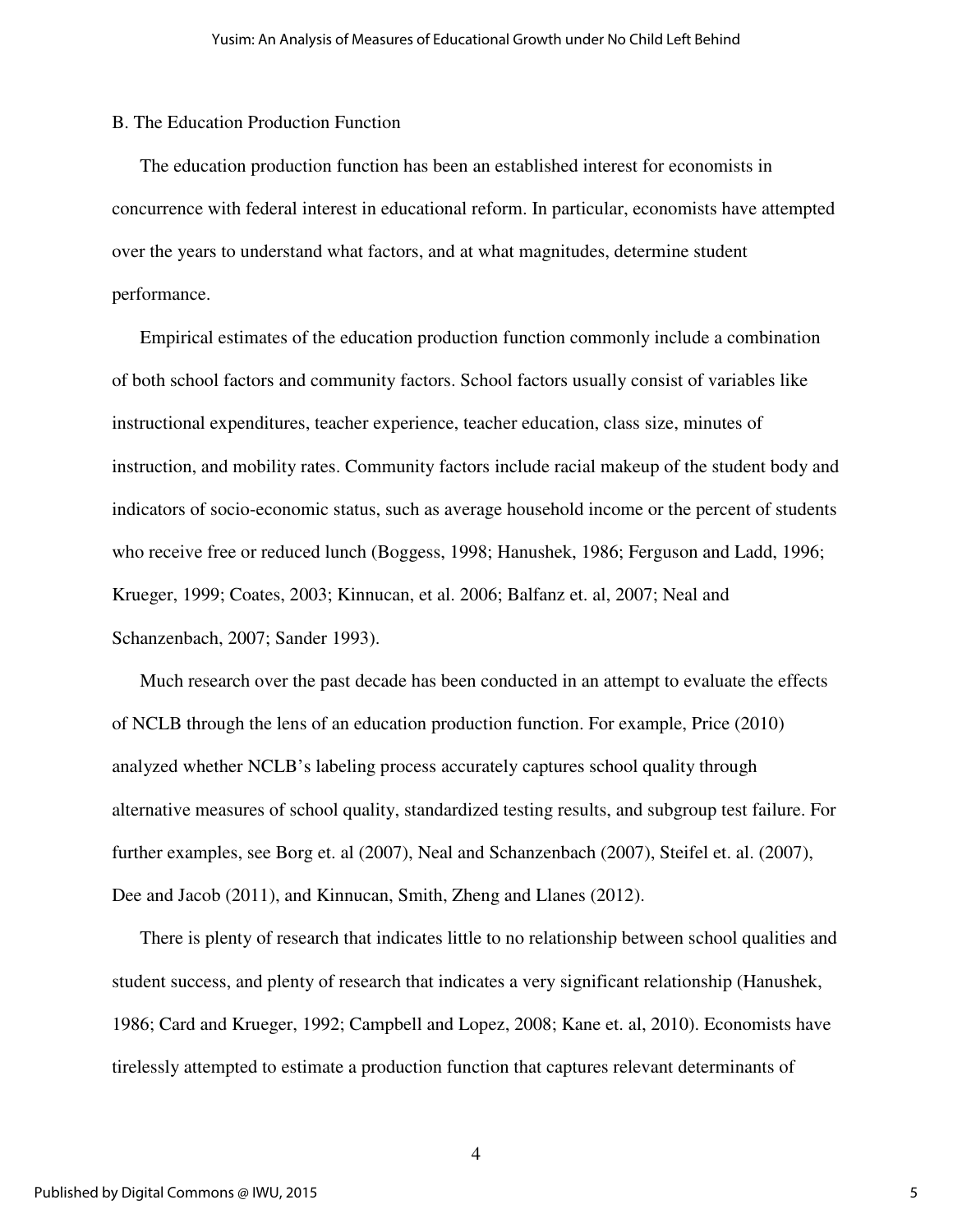student and school performance. This paper follows the literature by incorporating common school variables such as minutes of instruction, teacher quality, per pupil expenditures, and mobility rates when estimating production functions. Common community characteristics are expressed through variables indicating socioeconomic status (SES), which are seen as the strongest predictor of educational outcomes, along with the racial makeup of the population (Coleman, 1966).

Educational attainment of the adult population is one variable that has rarely been featured as a SES indicator by researchers. However, Gyimah-Brempong and Gyapong (1991) show that the local level of adult educational attainment does play an important role in estimating the relationship between SES characteristics and student performance. It would seem that communities consisting of adults with high levels of educational attainment would encourage their children to aim for high levels of educational attainment and academic achievement as well. Therefore, this variable should be an appropriate component of the education production function, and is included in regressions in this study.

There are a few common output variables used in the education production function. Much of the literature aims to estimate the effects of characteristics on either test scores or pass rates (Lemke, Hoerandner and McMahon, 2006; Primont and Domazlicky, 2006; Flaherty 2013). Some also aim to do so on the achievement gap itself (Chung and Konstantopoulos, 2009). There is a section of the literature that estimates the effects of characteristics on growth in pass rates or test scores (Driscoll, Halcoussis and Svorny, 2006). Some economists question whether test scores are the best measure of student achievement, and use other metrics, such as high school graduation rates, as a reflection of educational output (Boggess, 1998; Goldin, 1998; Chen, 2013; Heckman and LaFonatine, 2012; Iatarola and Reubenstein, 2007; Murnane, 2013). This paper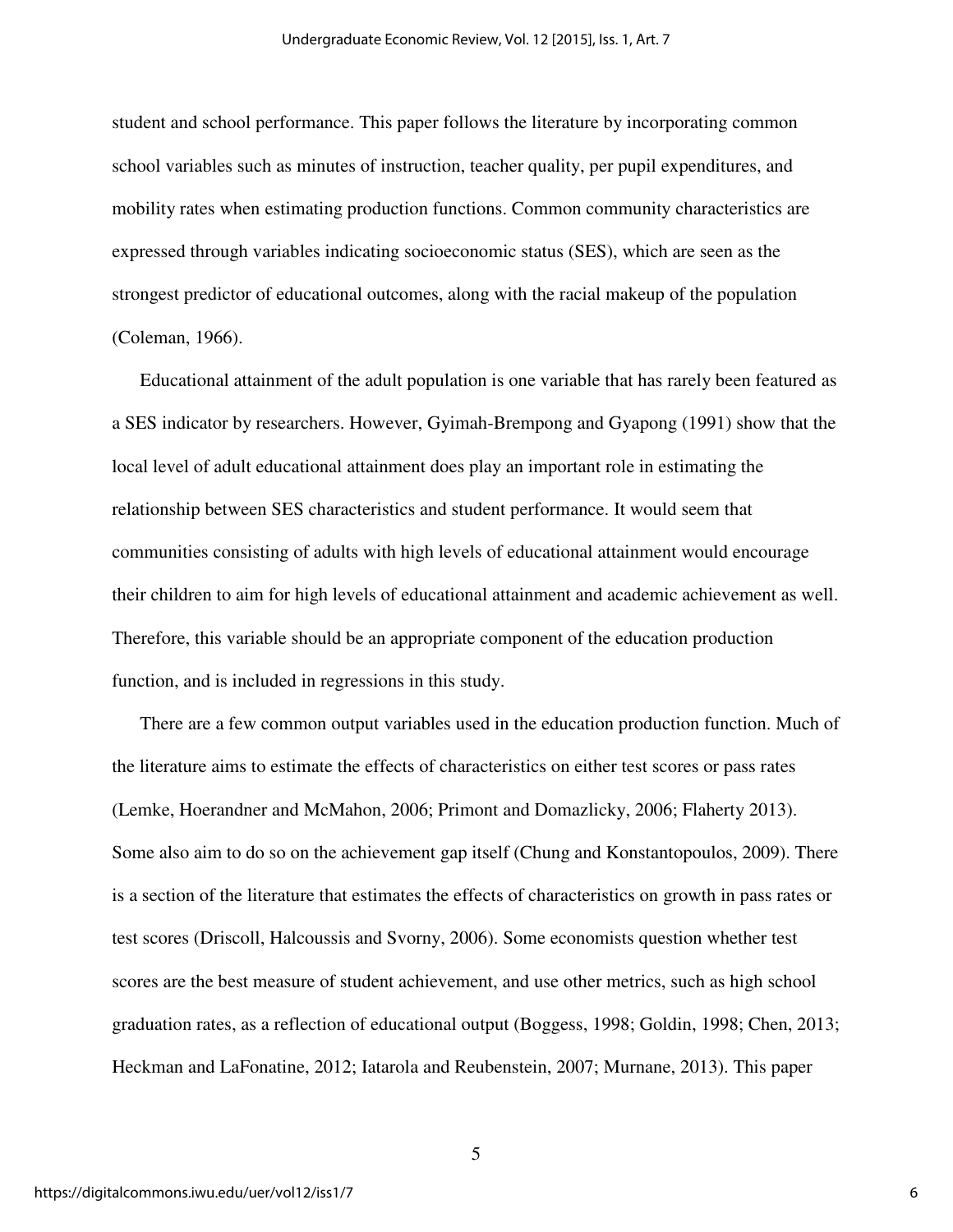focuses on growth in pass rates. The measures of growth used are explained more fully in the following data section.

### **III. Data**

The analyses in this paper use data from Illinois public school districts of all types (i.e. elementary, middle school, high school, and unit). The data comes from the Illinois State Board of Education (ISBE) for the 2002-2003 and 2011-2012 school years. The ISBE assesses Illinois students using two different standardized tests: the Illinois State Achievement Test (ISAT) and the Prairie State Achievement Examination (PSAE). The ISAT is administered to students in grades 3 through 8, while the PSAE is given to students in grade11. The ISAT tests reading and mathematics in grades 3 through 8 and tests science in grades 4 and 7 (ISBE website). The PSAE includes the ACT plus Writing (for which a student could choose to submit his/her score to colleges), a science assessment developed by the ISBE, and two sections in Reading for Information and Applied Mathematics (ISBE website). Both exams are administered to students in the spring of the academic year. In this paper, I analyze performance on the reading and mathematics sections of the ISAT for third and eighth graders, and of the PSAE for eleventh graders.

Data for this paper was assembled from a few sources. The first is the Illinois State Report Cards for the 2002-2003 and 2011-2012 school years, which the Illinois State Board of Education produced under mandate from NCLB. The second is the United States Census Bureau's American Community Survey, which provides a five-year estimate from 2008 for the percent of adults in each school district with a bachelor's degree (from now on referred to as the local BA rate). While most of the data reported in the Illinois state report cards is given at the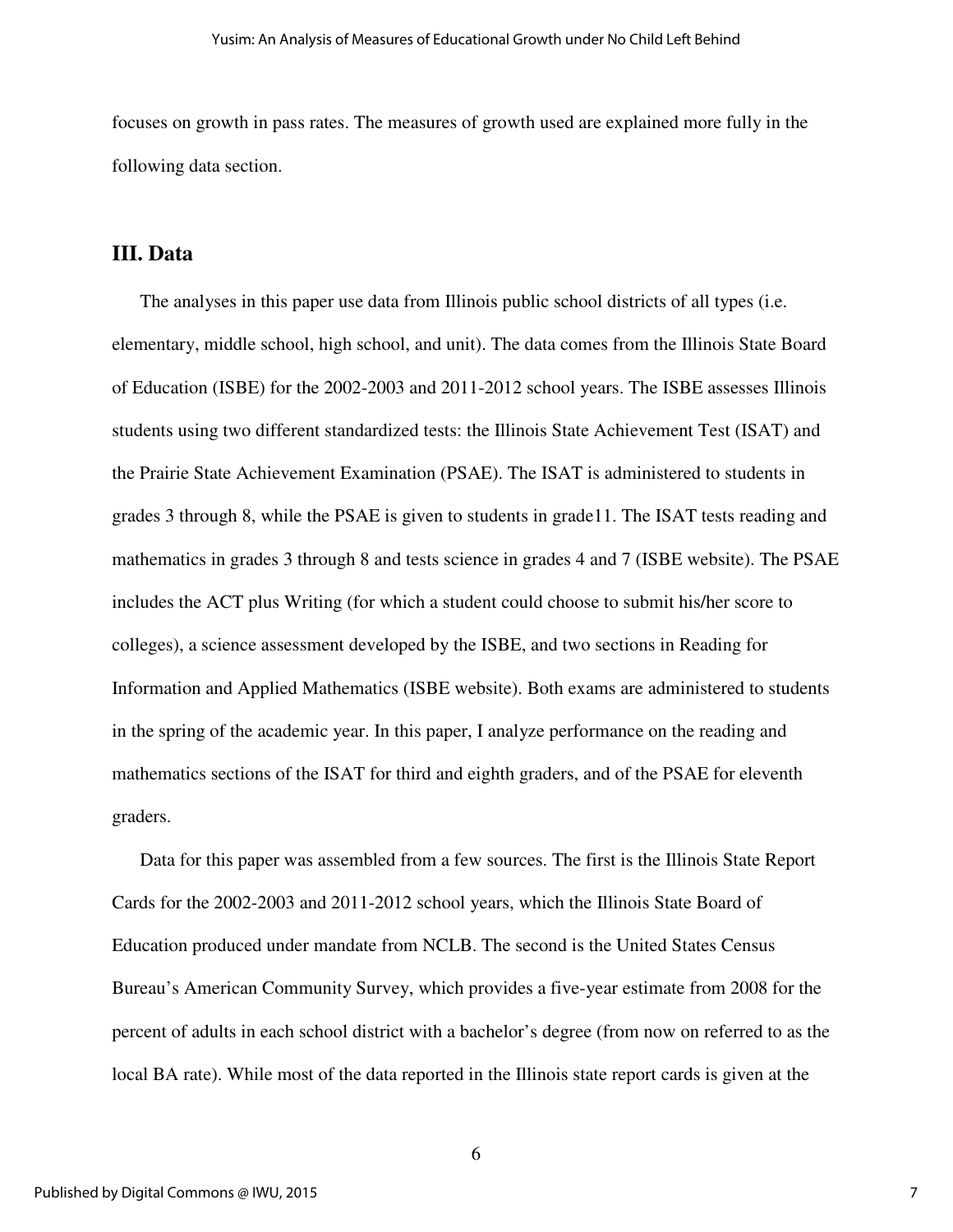state, district, and school level, expenditure data is only given at the state and district level. Due to this, and because the local BA rate is also given at the district level, I found a district-level analysis most appropriate.

This analysis uses data from every district in Illinois in the 2002-2003 and 2011-2012 school years, with a few exceptions. Most notably, the Chicago Public School (CPS) district is not included. The CPS is much larger than any other district in Illinois, as over twenty percent of Illinois' population resides in Chicago. Also, the demographic information about the residents of the district makes it very different from every other district in Illinois, and the presence of these differences make it logical not to include CPS in the analyses in this paper.

For various reasons, a handful of school districts closed or were created over the period in question. Sometimes districts merged or consolidated with others; other times, districts that closed were not replaced at all. Those districts in the latter category are not included in this analysis. Of the districts that closed, only those that existed in 2003 and could be traced to a district that existed in 2012 were included.

After excluding the various categories of districts as noted above, and outlying districts with extremely small (under 100) or large (over 100,000) enrollments, there are 758 districts remaining to analyze. 320 of these are elementary districts that serve kindergarten through eighth grade; 93 are high school districts; and 345 are unit districts that serve kindergarten through twelfth grade. In total, 114 districts are located in rural areas, 621 in suburban areas, and 23 are in major metropolitan areas (excluding Chicago). There is potential that the school districts that closed over the period had relatively low pass rates, which could lead to a biased selection of districts. However, this does not appear to be the case, since the average pass rates of the full sample and the sample excluding the aforementioned districts show little differences.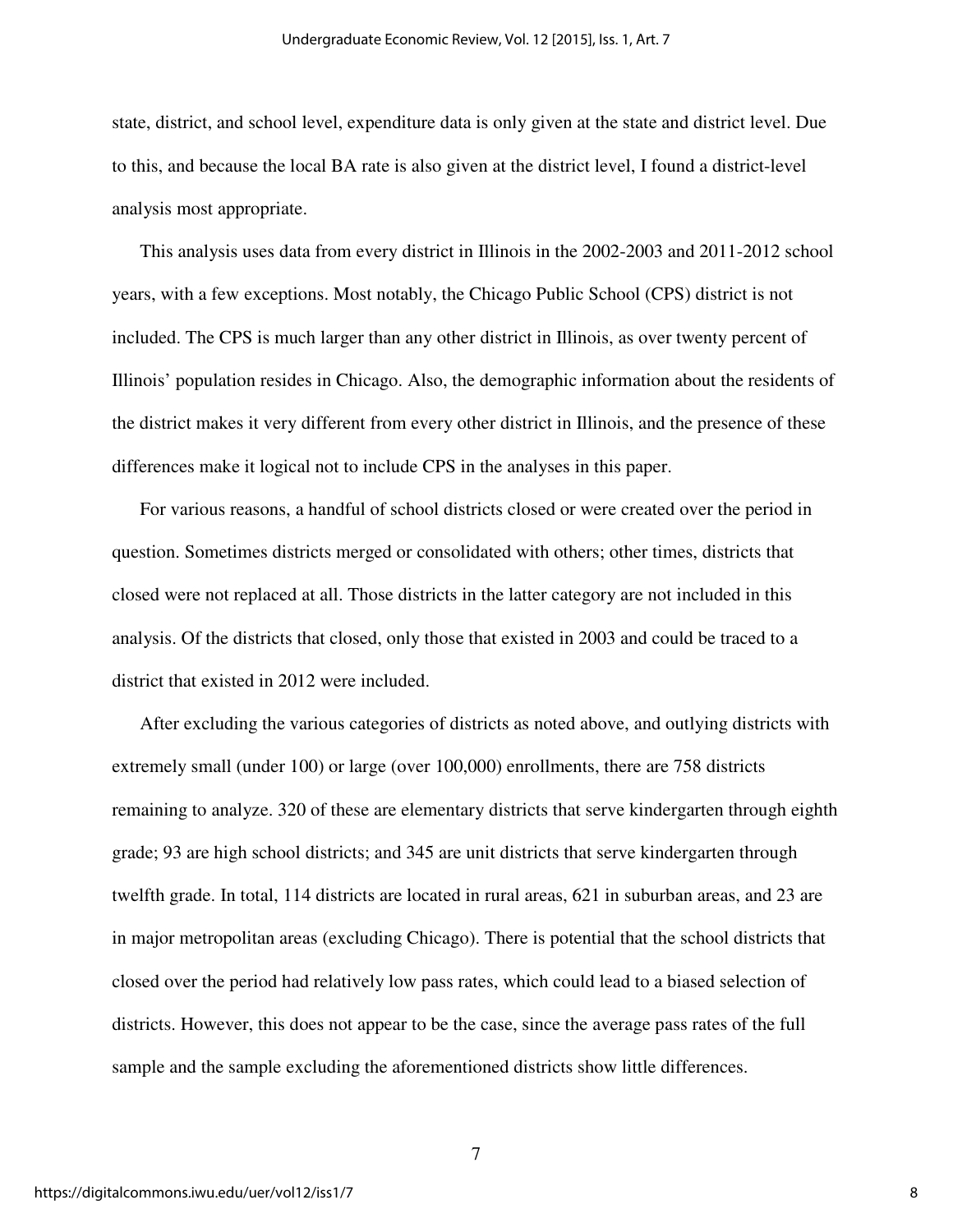The most commonly used measure of AYP is the percent of students in a district who meet or exceed state-determined standards (i.e. the district's pass rate). Illinois State Report Cards categorize test scores into four categories: exceeds standards, meets standards, below standards, or academic warning. The former two groups signify "passing the test," while the latter two denote "failing the test." The pass rate, therefore, reflects the percent of students who "pass the test." This paper reports pass rate data for the entire student body, and the white, black, and Hispanic subgroups.

According to NCLB, states determine an "*n* size," or a threshold for the number of students in various subgroups that would require districts to incorporate them into their data. The worry was that calculating AYP for very small groups could fluctuate and therefore be unreliable due to changes in student composition every year. Most states used an *n* size of 30 to 40 students as a minimum threshold for factoring subgroups into AYP calculations. The *n* size in Illinois during the period in question was 45 students (Dept of Ed Accountability under NCLB: Final Report). Thus, in Illinois, 137 and 155 districts were required to report results for their black and Hispanic students in grade 3 respectively in both years. Likewise, 140 and 142 districts reported grade 8 test results for their black and Hispanic students respectively, while 86 and 94 districts reported grade 11 test results for their black and Hispanic students respectively. Overall, pass rates for Illinois school districts increased for all students from 2002-2003 to 2011-2012, and for white, black, and Hispanic subgroups of students in reading and math in grades 3 and 8. The pass rates decreased in grade 11 for all students and all subgroups except for Hispanic students in math. Table 1 displays all of these trends.

Additional trends also emerge from this data. In general, pass rates for white students in both 2003 and 2012 exceeded those for black and Hispanic students. Although the pass rates of the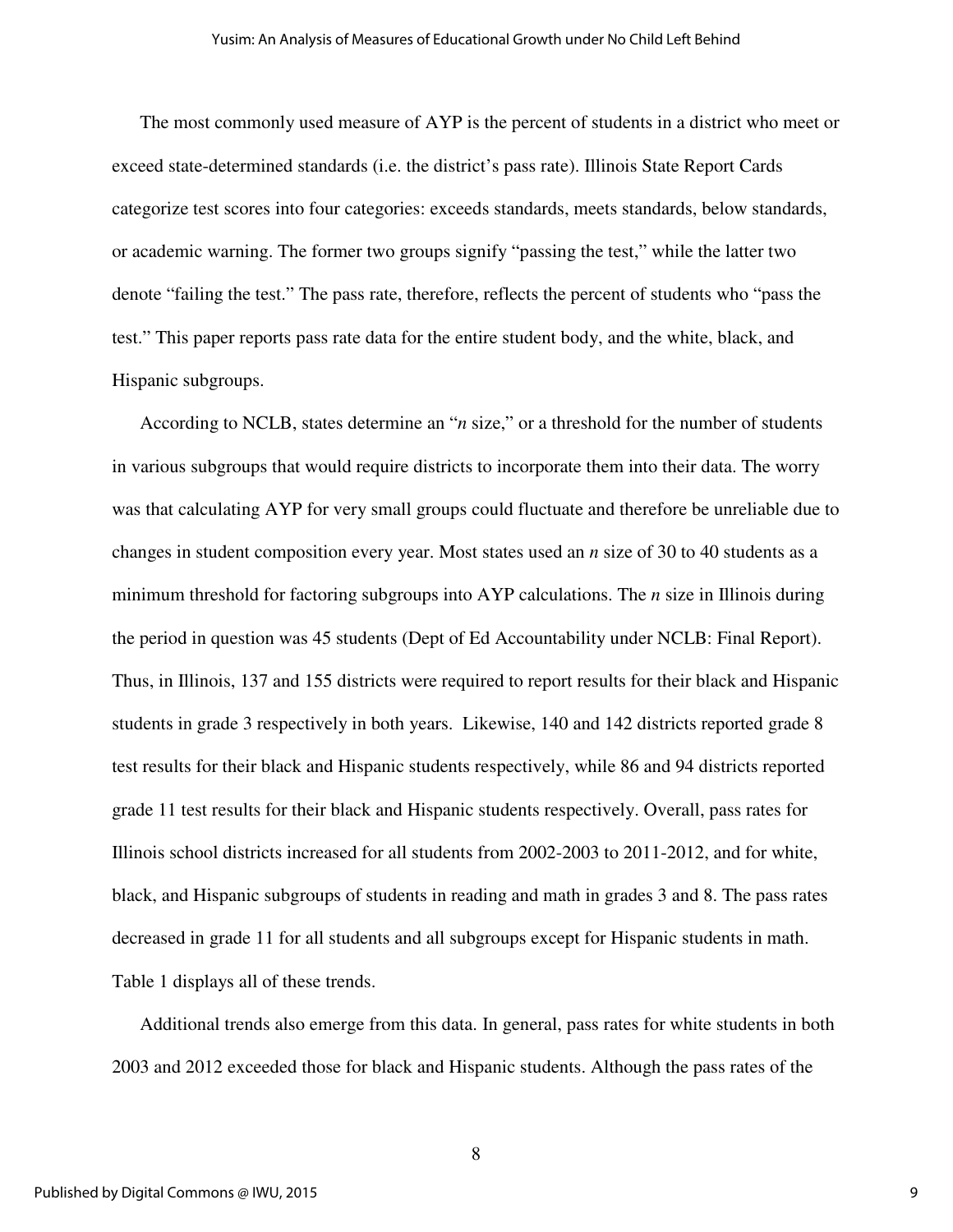black and Hispanic subgroups never exceed those of the white students, the black and Hispanic subgroups typically experience greater margins of change in pass rates.

In order to confirm that the 2012 pass rates are statistically different from those in 2003, I conducted paired t-tests on the pass rates for both years. Reading and mathematics pass rates are different with 1 percent statistical significance in 2012 from their 2003 values in all races, grade levels, and subjects, except for grade 11 white students in math and grade 11 Hispanic students in reading (see Table 1).

Along with closing the achievement gap between subsets of students, an objective of NCLB was to improve educational output for all students, ideally to 100 percent proficiency on standardized tests in all districts. Thus, although Table 1 includes pass rates in 2003 and 2012, the analysis in the paper is primarily focused on *growth* in those pass rates. The existence of growth in student performance, reflected by growth in pass rates, more consistently follows the objectives of NCLB, and is thus the metric under analysis here. The question that remains, though, is how to most effectively define growth while staying true to the ideals of NCLB.

One measure that arises intuitively out of the concept of defining growth is approximation of the raw gap, defined as a district's pass rate in 2012 less its pass rate in 2003. However, this metric may not tell the full story of a district's pass rate growth.

To illustrate this, consider, for example, three suburban elementary districts in Illinois. Ford Heights School District began in 2003 with a 24.6 percent reading pass rate and increased to an 81.8 percent pass rate in 2012. Chicago Ridge School District began with a 59.3 percent reading pass rate that increased to 75 percent. Winnetka School District began with a 94.6 percent reading pass rate that increased to 99.5 percent. By solely using the raw gap to illustrate growth, Ford Heights would seem to have demonstrated the most growth over the period of NCLB, with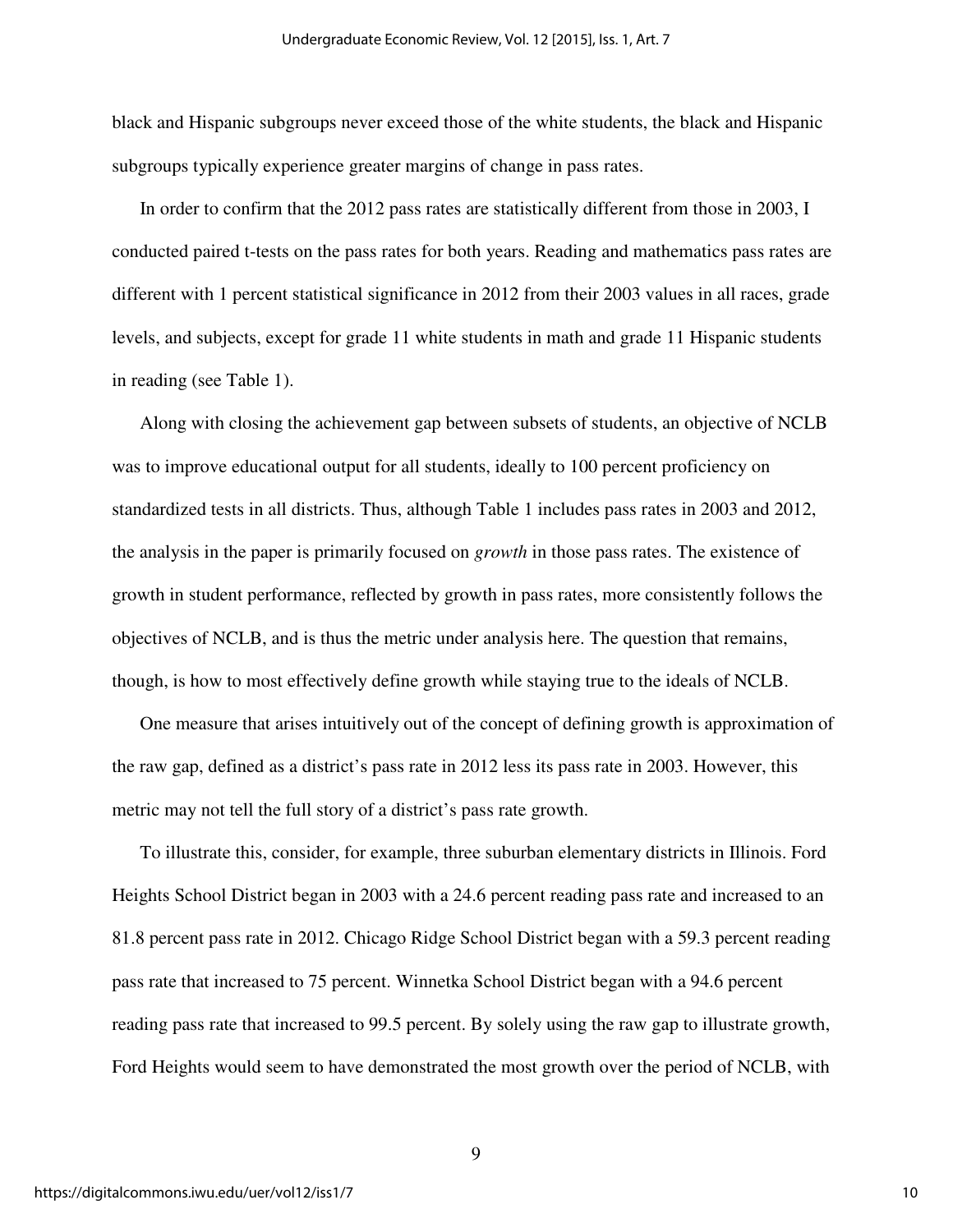a 57.2 percentage-point margin of pass rate growth, while Chicago Ridge and Winnetka only experienced respective 15.7 and 4.9 percentage point increases. However, though the margins of growth for Ford Heights and Chicago Ridge exceed that of Winnetka, Winnetka ended the period closest to 100-percent proficiency. Considering NCLB's overarching goal of having every district proficient by the end of the period, Winnetka should therefore have favorable progress compared to the other two in the eyes of NCLB. Furthermore, if the margin of growth is deemed the only metric of value, then Winnetka would be viewed unfavorably against these other districts since it simply had less room to grow than the other two. In terms of AYP, there just isn't much more progress to be made once a school has reached 99.5 percent passing. Due to situations like this, other metrics of growth are necessary in order to reflect progress that accounts for where district pass rates started in 2003 and ended in 2012, rather than their raw growth, which does not illustrate the entire story.

In order to account for this and to provide alternative ways to best measure growth in order to assess progress on standardized tests, this paper employs two additional measures of growth in addition to the raw gap: the percentage of the gap closed, and the percent gain from 2003. Thus, we have the following summary of measures of growth:

(1) Raw Growth = Pass Rate<sup>2012</sup> − Pass Rate<sup>2003</sup>

$$
100
$$
 
$$
Percent Gain = \frac{Pass Rate_{2012} - Pass Rate_{2003}}{Pass Rate_{2003}} \times 100
$$

$$
(\text{3}) \qquad \qquad \text{Percent Gap Closed} = \frac{\text{Pass Rate}_{2012} - \text{Pass Rate}_{2003}}{100 - \text{Pass Rate}_{2003}} \times 100
$$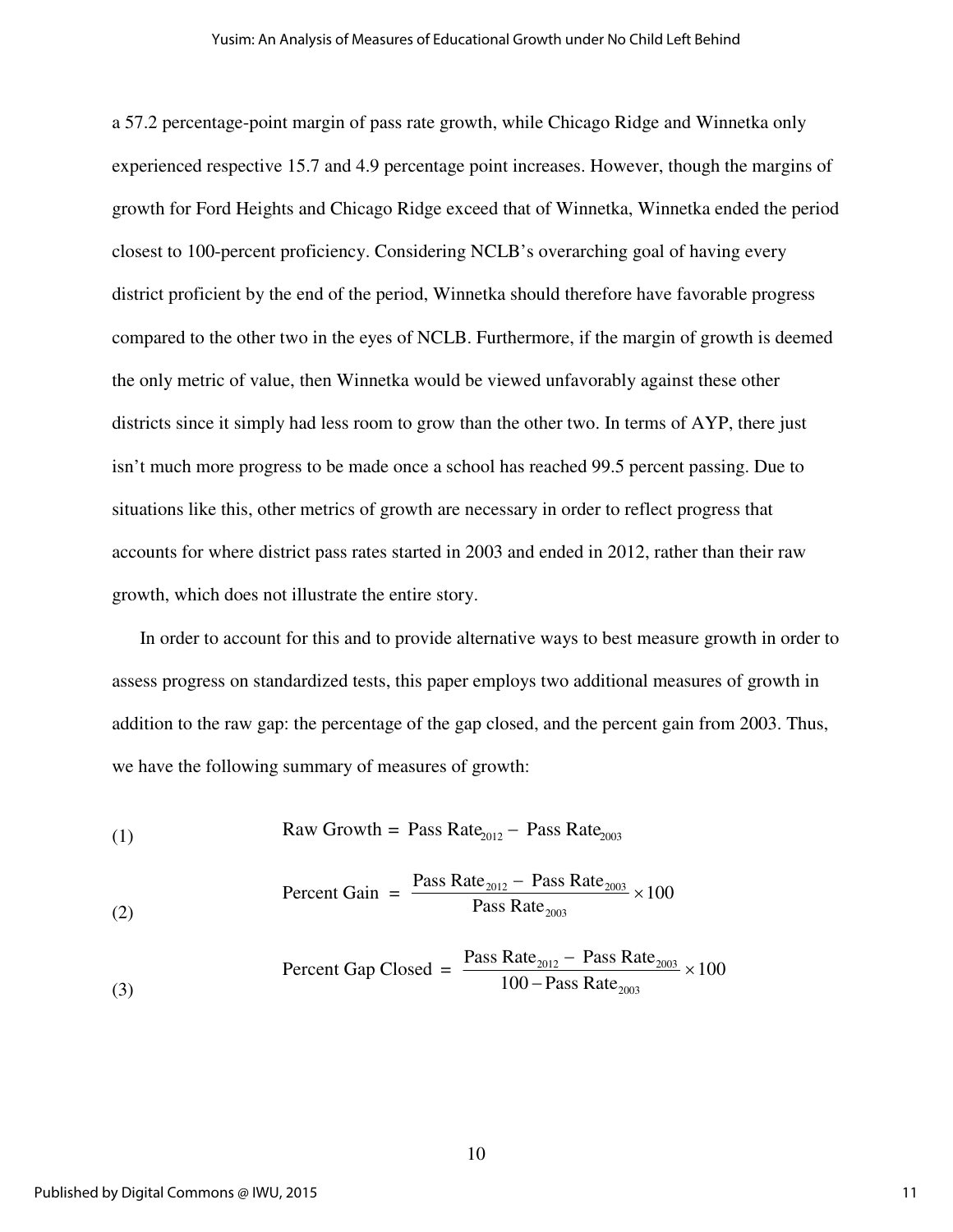The above measures reflect, in their own ways, progress relative to where district pass rates started at the beginning of the period and can shed more light on improvement than just the raw gap.

In addition to raw pass rates, Table 1 displays the district averages for the above measures of growth in both reading and math for grades 3, 8, and 11. The table displays these measures for all races, and for the white, black, and Hispanic cohorts. For example, as shown in Table 1, the reading grade 3 black pass rate was 46.87 percent in 2003 and 67 percent in 2012. The pass rate grew by 19.85 percentage points from 2003 to 2012, as shown in the "Grow" column, resulting in a percentage gain of 53.61 percent ("Gain" column) and 34.82 percent of the gap closed ("Gap" column). Generally, these measures are positive for all grades, and subjects in third and eighth grade, indicating student improvement over the period of NCLB. Contrarily, with the exception of Hispanic students in grade 11 mathematics, grade 11 pass rates move in the opposite direction for all races and subjects, showing decreasing pass rates by at the least 0.14 percentage points (white grade 11 math) and at the most 8.29 percentage points (black grade 11 reading). That grade 11 behaves in an opposite fashion to grades 3 and 8 is an interesting result, and one that leaves the question of what is so different about grade 11. I am interested in exploring what factors influence this behavior.

I am also interested in what factors determine student improvement, as measured by the various empirical definitions of growth. That is, I want to see how the common factors in the literature that affect pass rates also affect measures of growth. I use a combination of community and school characteristics to explain pass rate growth, percent increase in pass rates, and the percent of the gap closed through linear regression analysis. The descriptive statistics for all of the variables used in the regression analysis are reported in Table 2, which is split by districts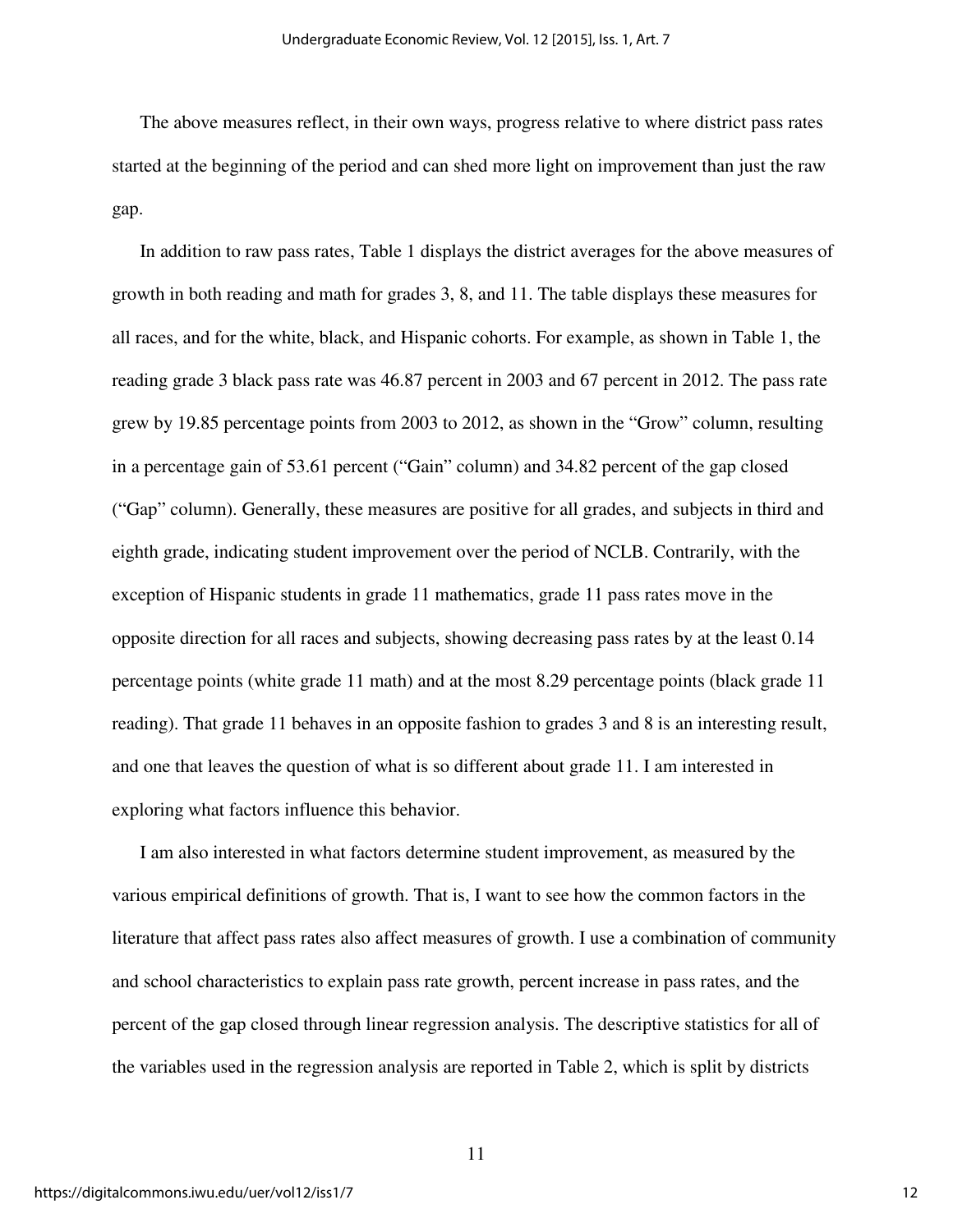that report ISAT scores for grades 3 and 8 and districts that report PSAE scores for grade 11. For the most part, values are relatively similar across the two district types, which share 345 unit districts.

In Table 2, the BA rate, or percent of adults over 25 years of age with a bachelor's degree, serves as a representative socio-economic status variable. On average, just over 21 percent of adults in Illinois districts have bachelor's degrees, and this value ranges from 3.1 to 88.7 percent. As this measure is a five-year estimate, I assume it is constant over the entire period in question.

The ISBE reported curricular minutes of instruction only for grades 3 and 8. In both grades, English minutes of instruction decreased and math minutes of instruction increased by slight increments over the period. Finally, NCLB mandated that districts employ highly qualified teachers, or teachers who were sufficiently certified in their area of instruction. In Illinois, over 99 percent of teachers were highly qualified in 2003, and this proportion increased by about half a percent by 2012.

The growth measures, namely raw growth, percent gain, and percent of gap closed, are all measured on a 0 to 100 scale. Likewise, so are the BA rate, percent of students who are white, black, and Hispanic, the district mobility rate, or rate at which students enter or leave a school district after the start of a school year, and the percent of teachers who are highly qualified. Also reported as a percentage are the percent of districts located in center cities, suburban areas, and rural areas. The average class size is measured in the number of students. The curricular minutes of instruction is measured in minutes per day. The per pupil instructional expenditures variable is measured in thousands of dollars.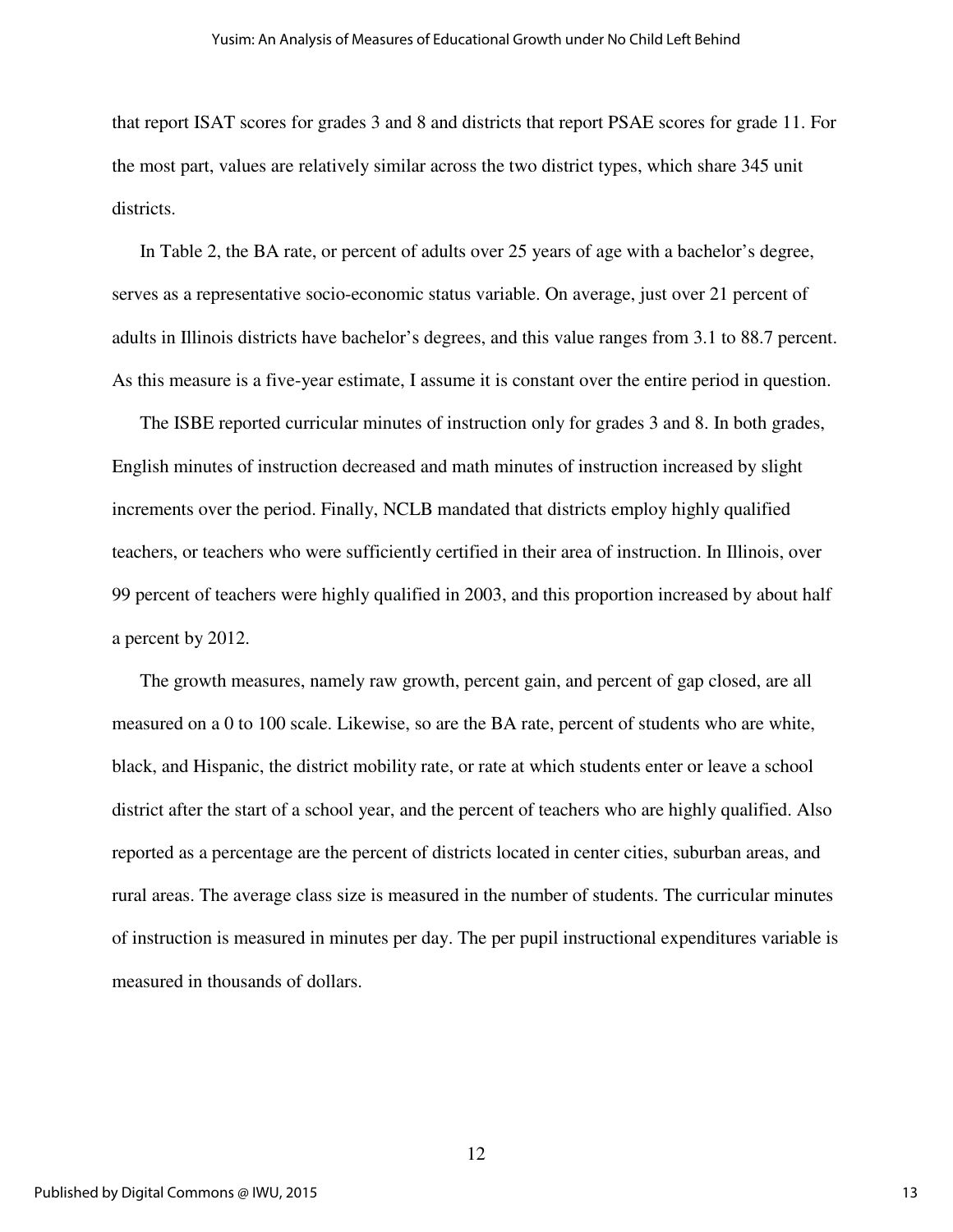### **IV. Identification Strategy**

Weighted least squares regression is used in this study in order to examine the effects of school district and community characteristics on the measures of growth defined in Section III. The following empirical model is estimated for all three measures of growth, in both reading and math, for grades 3, 8, and 11:

(4) Growth Definition<sub>i</sub> = 
$$
\beta_0 + \beta X_{1,i} + \phi X_{2,i} + \varepsilon_i
$$

For districts  $i = 1, 2, \ldots, n$ ,  $X_1$  is a vector of community characteristics with coefficient  $\beta$ ,  $X_2$ is a vector of school district characteristics with coefficient  $\phi$ , and  $\varepsilon$  is a district-specific error term. The community characteristics, represented by  $X_1$ , are the BA rate, which is the variable reflecting socio-economic status, and the racial makeup of the community, decomposed into the percent of students who are white (omitted), black, and Hispanic.<sup>1</sup> The district characteristics, represented by *X*2, include class size, curricular minutes of instruction, the district mobility rate, the percent of teachers who are highly qualified, and the per-pupil instructional expenditures. In order to control for heteroskedasticity that exists when the dependent variable is an average, all regressions are weighted by the square root of district enrollment. Extreme outliers were also dropped from the analysis.<sup>2</sup>

Tables 3 through 5 display the regression results by grade, with results for both subjects and all definitions of growth for grade 3 in Table 3, grade 8 in Table 4, and grade 11 in Table 5. As curricular minutes of instruction were not reported by the ISBE for grade 11, this variable is omitted from the  $11<sup>th</sup>$  grade regressions reported in Table 5. The three tables are structured

 $\overline{a}$ 

<sup>1</sup> Dummy variables for whether a district is located in a rural area, suburban area, or central city are also included in the regressions, but omitted from the tables.

 $2^2$  For example, districts that experienced over 500% pass rate gain in reading were dropped. Regressions were conducted additionally dropping all outliers (i.e. districts three standard deviations from the mean), and the results did not significantly differ from those presented.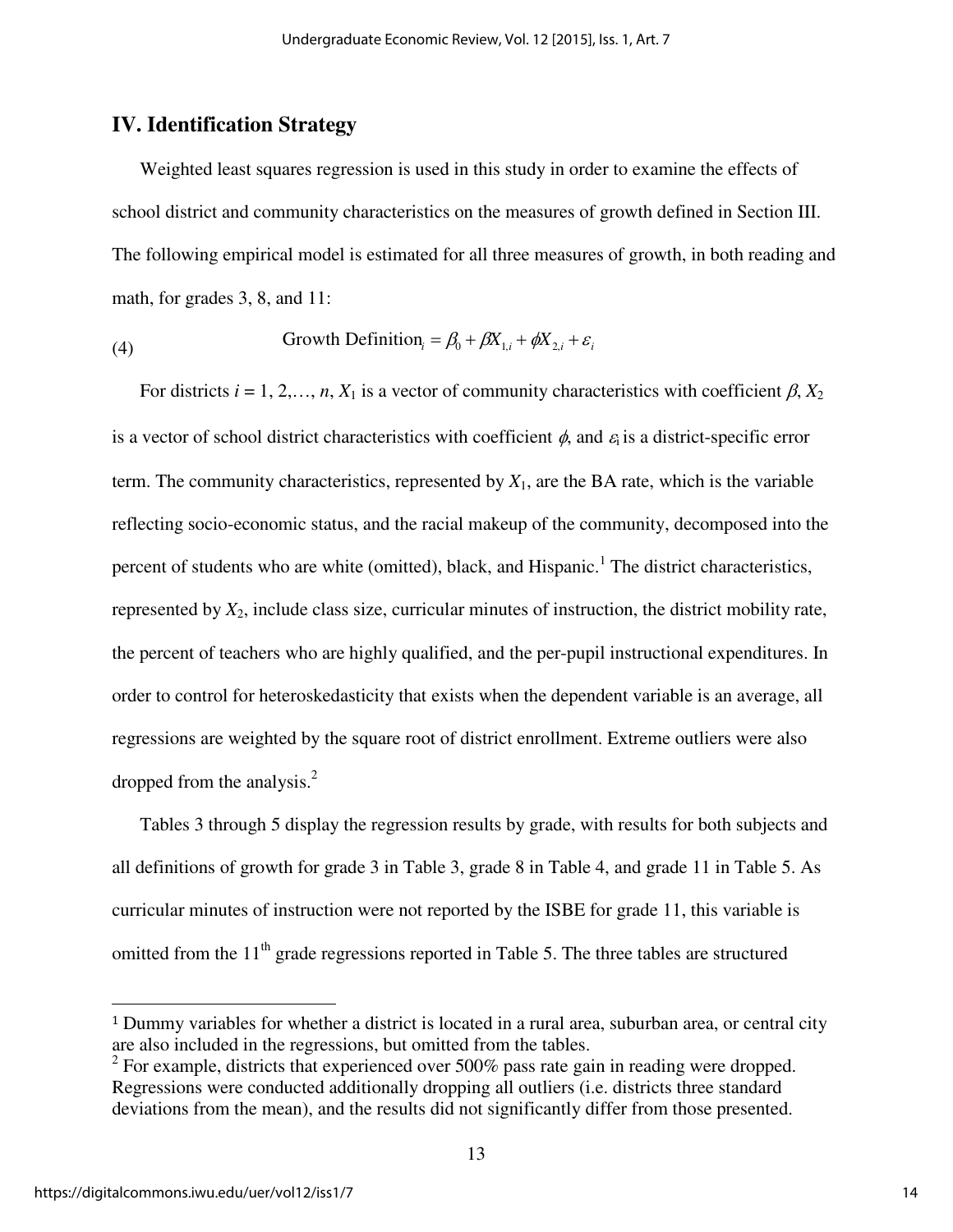identically, with corrected standard errors reported in parentheses below the coefficient estimates.

#### **V. Results**

We begin our discussion of the results with Table 3, which displays results for third grade. We will then move our attention to the results reported in Table 4, and finally to Table 5, with overall concluding thoughts to follow.

#### A. Grade 3

This subsection begins with a very interesting result: the percent of adults in a school district with a bachelor's degree (BA rate), actually has a negative effect on almost every definition of growth in reading and mathematics. For example, with statistical significance, a one percentage point increase in a district's BA rate has a negative 0.08 and negative 0.23 percentage point effect on the district's growth rate and percent gain rate in reading, respectively. While this may seem counterintuitive at first glance, this effect is actually quite logical, as it is likely that students in districts with a high BA rate at the start of NCLB already performed at a high level, reflected in high 2003 pass rates. Thus, these high BA rate districts, on average, had less "room to grow" from the start. Considering the previous example, Winnetka's pass rate of 94.6 percent only left it with a maximum possible growth rate of 5.4 percentage points and a maximum gain rate of 5.7 percent (=5.6/94.6), while Ford Heights' 2003 pass rate of 24.6 percent left it with a maximum growth of 75.4 percentage points and a maximum gain rate of 306.5 percent (=75.4/24.6). The data support this; for example, while third graders overall had a 2003 average reading pass rate of 71.30 (Table 1), the 50 districts with a BA rate over 50 percent had a higher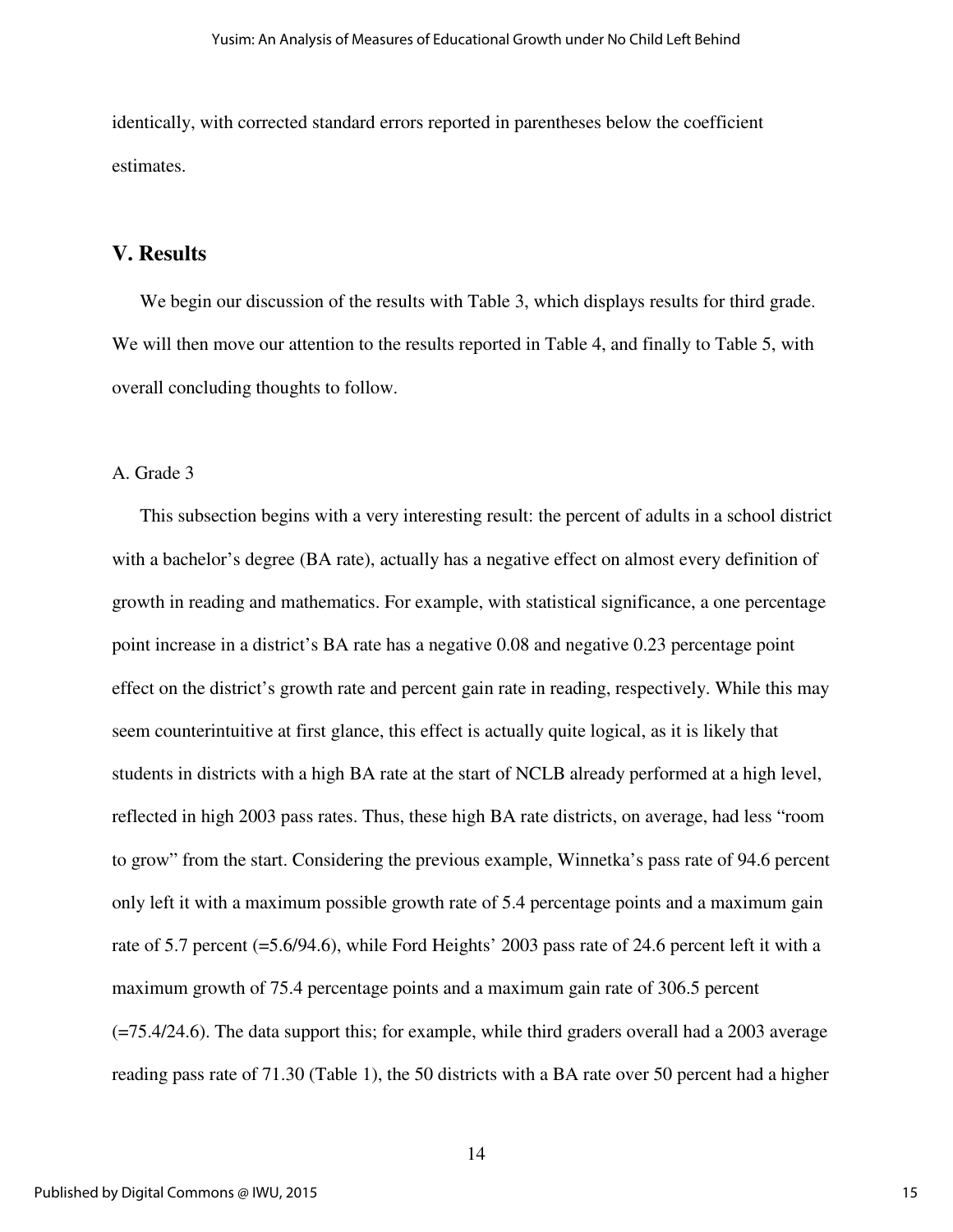pass rate of 84.53, and the 613 with BA rates below 50 percent had a slightly lower pass rate of 70.22, leaving them relatively more room to grow. By 2012, these pass rates increased to 80.36 overall, 90.96 for the districts with BA rates over 50 percent, and 79.50 for the districts with BA rates under 50 percent. This resulted in raw pass rate growth of 9.07, 6.42, and 9.28 percentage points for each of the respective groups. In the eyes of NCLB, this result reflects relatively better on those districts with lower BA rates and more growth than those with higher BA rate since those districts improved their pass rates comparatively more over the period.

The effects of race on student improvement are intriguing as well. For example, for every 1 percentage point increase in the percent of black students in the district, the raw growth in reading pass rates for all students was 0.20 percentage points. This result is statistically significant and positive at varying magnitudes for all definitions of growth in both grade levels. From Table 1, we see that the average black reading pass rate in 2003 was 46.87 – lower than the all-student average, and the averages for whites and Hispanics. Black students also experienced greater raw growth in pass rates over the period than the other subgroups, with a 19.85 percentage-point increase in reading pass rates. So, it seems like the greater black growth relative to the other subgroups that contribute to a district's overall growth has had a heightened effect on a district's overall growth. Namely, black improvement in reading has increased the magnitude of the district's overall improvement in reading. The same is true for percent gain and percent of gap closed in math and reading with the same rationale, with the exception of the math gap. In this case, the percent of the gap closed by black students is not always higher than that of the other subgroups – in fact, it is only higher than that for Hispanics (Table 1). However, its effect on the percent of the gap closed for all races is still statistically significant.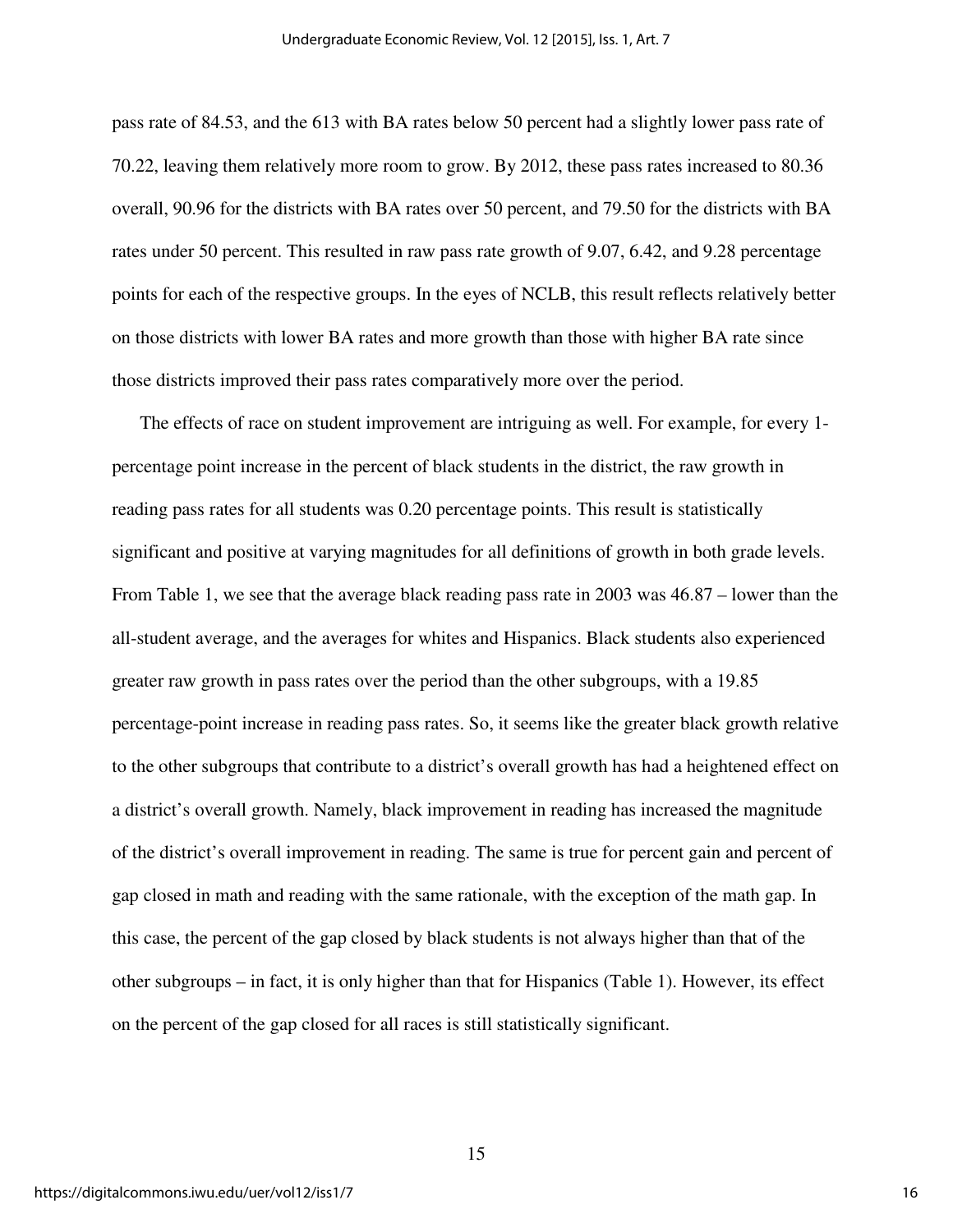Both the local BA rate and the percent of students who are black have opposite, statistically significant effects on the percent of gap closed from the raw pass rate gain and percent of gap closed. For example, a one-percentage point increase in the percent of adults with a bachelor's degree negatively affects reading raw growth and percent gain at respective magnitudes of 0.08 and 0.23 percentage points, but positively affects the percent of gap closed at a magnitude of 0.19 percentage points. For the percent of students who are black, the effects on raw growth and percent gain in math and reading are positive, while the effects on the percent of gap closed in both subjects are negative. This trend shows evidence that there are, in fact, inherent differences between the proposed definitions of growth.

The percent of Hispanic students in the district also positively affects grade 3 percent pass rate gain, but not raw growth or percent of gap closed, at very small magnitudes. This is significantly negative for the percent of the gap closed, with a 1-percentage point increase in the percent of students who are Hispanic resulting in a widening of the gap of 0.21 percentage points in reading and 0.37 percentage points in math. This result corresponds to the relatively smaller percent of gap closed by Hispanics (21.88 percent in reading and 20.64 percent in math) than by all other subgroups (23.75 and 36.84 percent for white students and 34.82 and 25.10 percent for black students in reading and math respectively), shown in Table 1. With this exception, it seems overall like diversity has positive effects on the overall standardized test performance of third graders in both subjects.

According to Table 3, a one-student increase in average class size negatively affects every growth definition, but this effect is not statistically significant when explaining the percent of gap closed. The negative effect of class size on growth intuitively makes sense, as students are likely to respond better to more individualized attention through smaller class sizes. The effects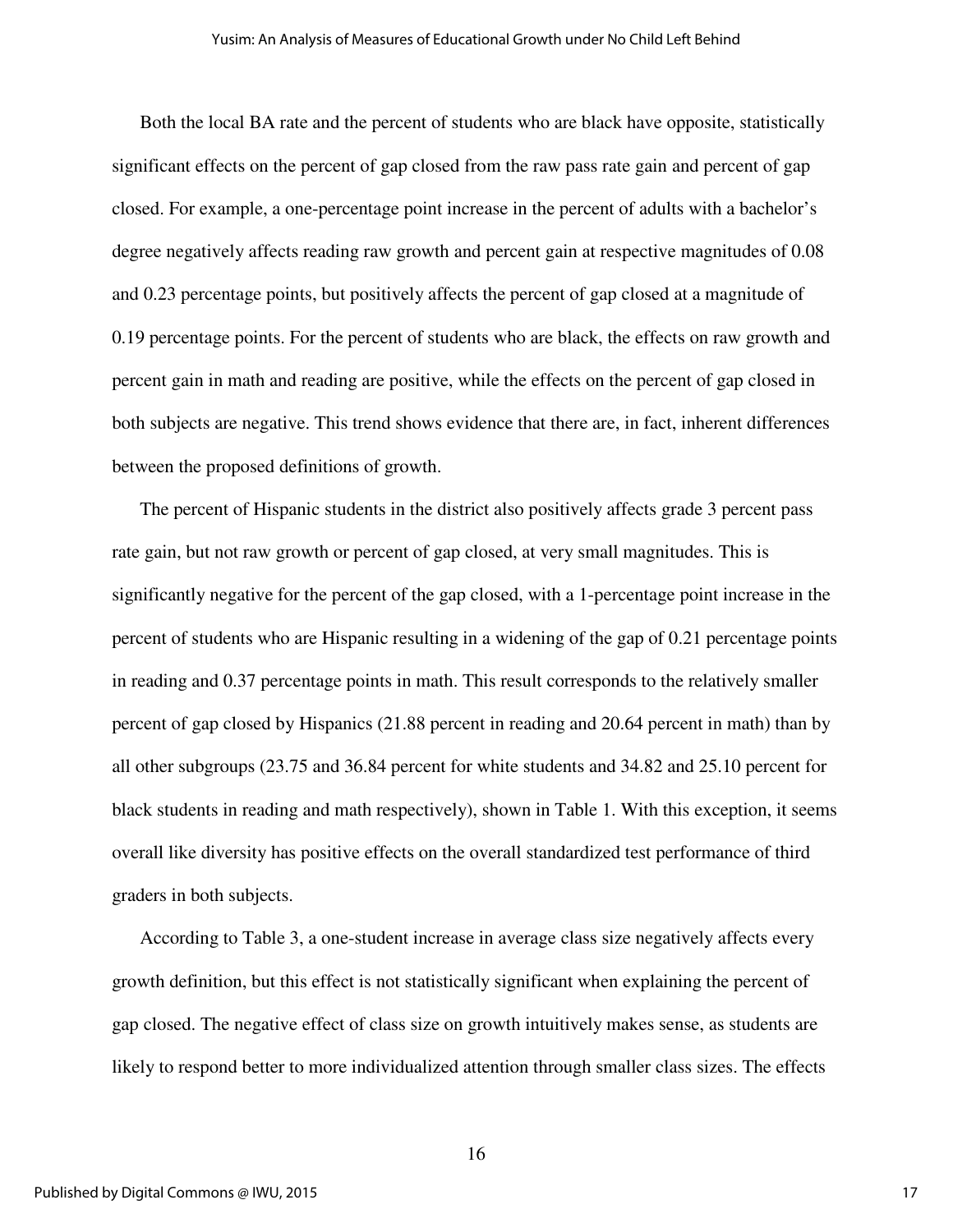of a one-minute increase in curricular minutes of instruction are extremely minimal in third grade, and are usually positive, with the exception of math raw growth (0.01 percentage point decrease) and percent gain (0.05 percentage point decrease).

The mobility rate, or rate at which students leave a school district and enroll in a district after the start of the school year, can be used as a reflection of district quality; it is likely that a reason students would leave or enter a district would be due to its quality (although obviously there could be other reasons people would leave a district independent of its quality). So, if a district's mobility rate is high, it might be inferred that it is of poor quality. It is likely, therefore, that the poor quality of a district negatively impacts student educational outcomes. In this particular study, that is true. Increases in the mobility rate negatively affect all three definitions of growth at varying levels of significance.

It is worth mentioning that the percent of teachers who are highly qualified are associated with the definitions of growth that are not consistently positive or negative; in third grade, these effects are negative for the percent of the gap closed, and positive for the other definitions in both subjects, but none of these estimated effects are statistically significant. This result is not surprising considering the lack of significant change in the percent of teachers who are highly qualified in Illinois over the period. Illinois non-high school districts were already hiring 99.27 percent of teachers who were highly qualified across districts in 2003, and this increased minimally to 99.87 percent in 2012 (Table 2). Since the percent of teachers who were highly qualified did not change much over the period – as there was just over half a percentage point change – it makes sense that the effect of having a highly qualified teacher is not significant in any measure of growth in pass rates over the period in either subject. This is also true for grades 8 and 11, shown in Tables 4 and 5.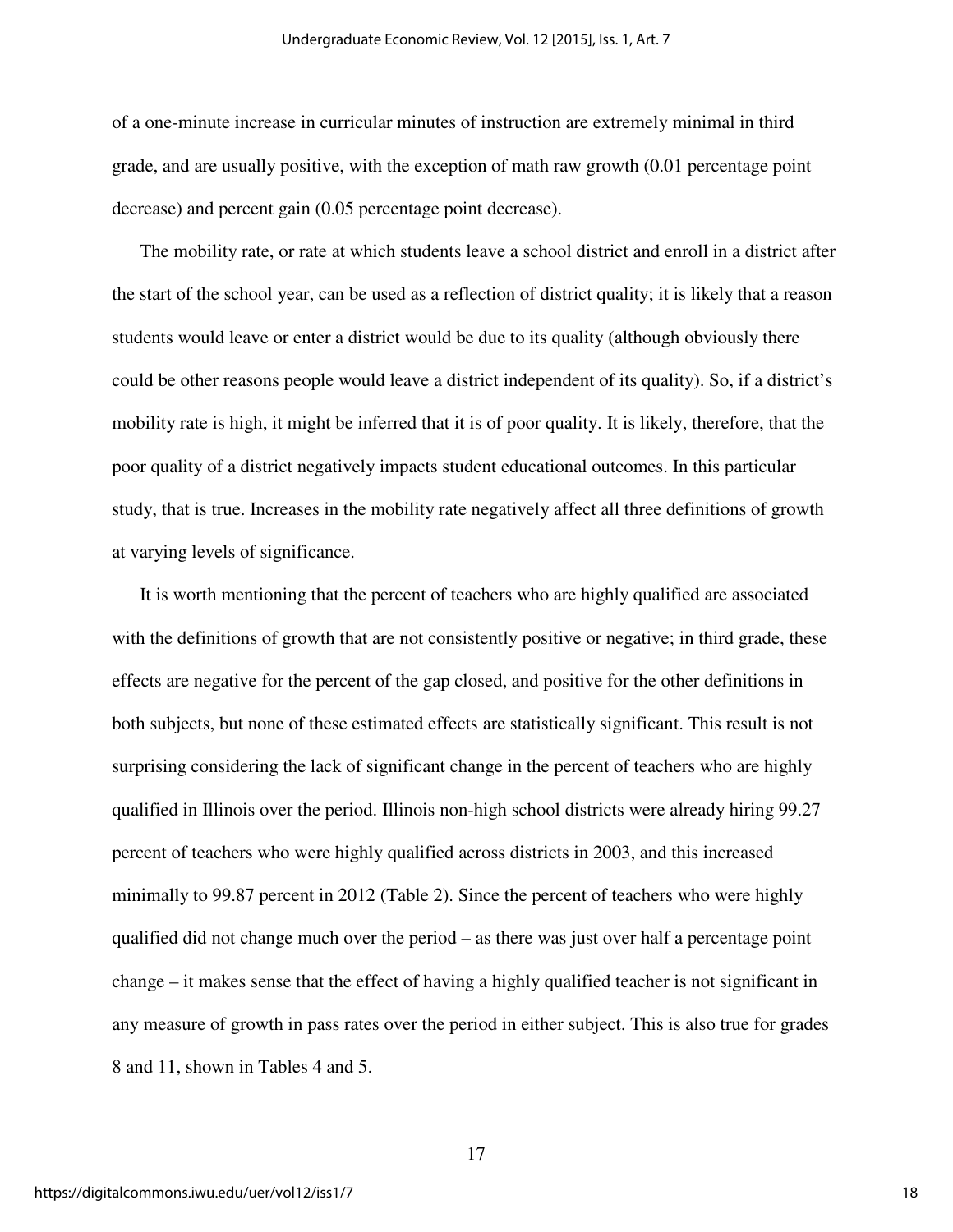Interestingly, per pupil instructional expenditures always has a negative effect on growth, which is not statistically significant except for raw pass rate growth in reading. There is more to follow analyzing this result.

#### B. Grade 8

The effects of many of the school and community characteristics are similar in grade 8 to grade 3. For example, BA rate, again, has negative effects on both reading and math raw growth and percent gain, and positive effects on the percent of gap closed in both subjects. All of these results are statistically significant.

In terms of race, the percent of black and Hispanic students both have generally positive and usually statistically significant effects of varying magnitudes on growth rates and the percent gain in both subjects. For example, a one-percentage point increase in the percent of black students is expected to result in raw growth in math pass rates of 0.16 percentage points. For every additional percent of students who are Hispanic, the percent gain in math pass rates is expected to increase by 0.75 percentage points. However, for the percent of students who are Hispanic in math, and the percent of students who are black and the BA rate in both subjects, the results for raw growth and percent gain are again reversed for percent of gap closed. These discrepancies in results between outcome measures give further support that the growth definitions are inherently different – particularly that percent of gap closed is different from raw growth and percent gain.

The effects of average class size and per pupil instructional expenditures on the grade 8 outcome measures are similar to those for grade 3, with varying statistical significance. In grade 8 math, a one minute increase in daily curricular minutes of instruction is expected to produce a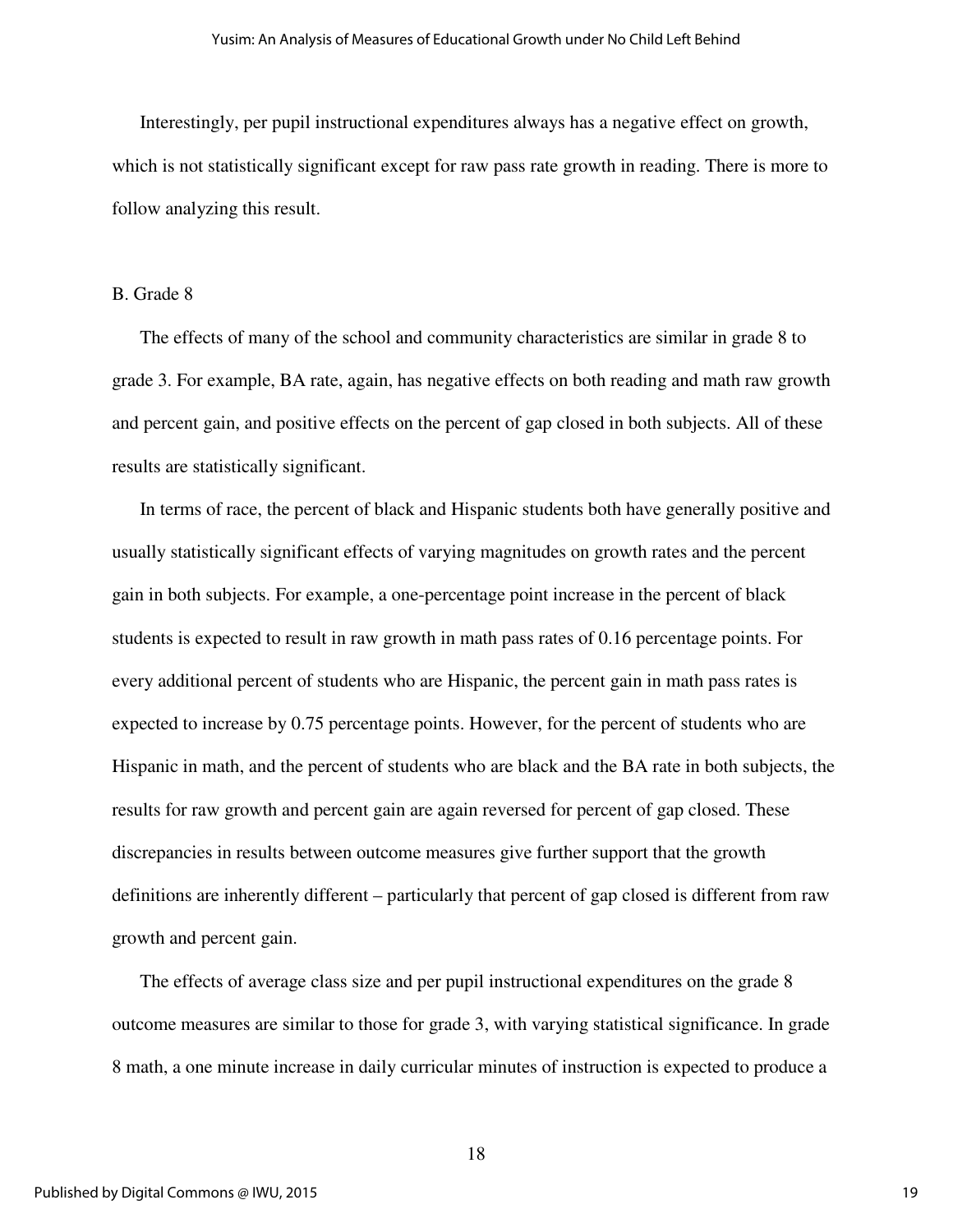percentage point increases of 0.18 in raw growth, 0.55 in percent gain, and 0.24 in percent of gap closed, all significant at the 1 percent level. Much smaller effects are found for reading. This result indicates that minutes of mathematics instruction have stronger effects on student improvement on standardized tests in mathematics than reading instruction does on reading tests. Perhaps this implies an argument for increasing the amount of mathematics instruction in the day, and perhaps not doing so for reading.

Similar to grade 3, the district mobility rate negatively affects all three definitions of growth in reading and math in grade 8. Furthermore, increasing per pupil instructional expenditures again has a negative effect on all three definitions of growth in both subjects, with frequent statistical significance. In grade 8 math, for example, a one thousand dollar increase in per pupil instructional expenditures results in a 2.32 percent decrease in percent pass rates.

#### C. Grade 11

The grade 11 results show several trends that are often opposite of those for grades 3 and 8. For every growth measure in both subjects, the local BA rate has a positive effect, while the percent of students who are black and Hispanic both have negative effects. Taking into account where grade 11 pass rates started in 2003, this result makes sense. In every racial subgroup and overall, grade 11 pass rates in 2003 were lower than those in grades 3 and 8 for both reading and math (Table 1). Therefore, grade 11 students collectively had more "room to grow" at the start of the period, so it is not surprising that influences such as the presence college-educated adults in the community would positively affect their educational progress.

In reference to the negative effects of the percent of students who are black and Hispanic on total district improvement, it makes sense considering the measures of growth displayed in Table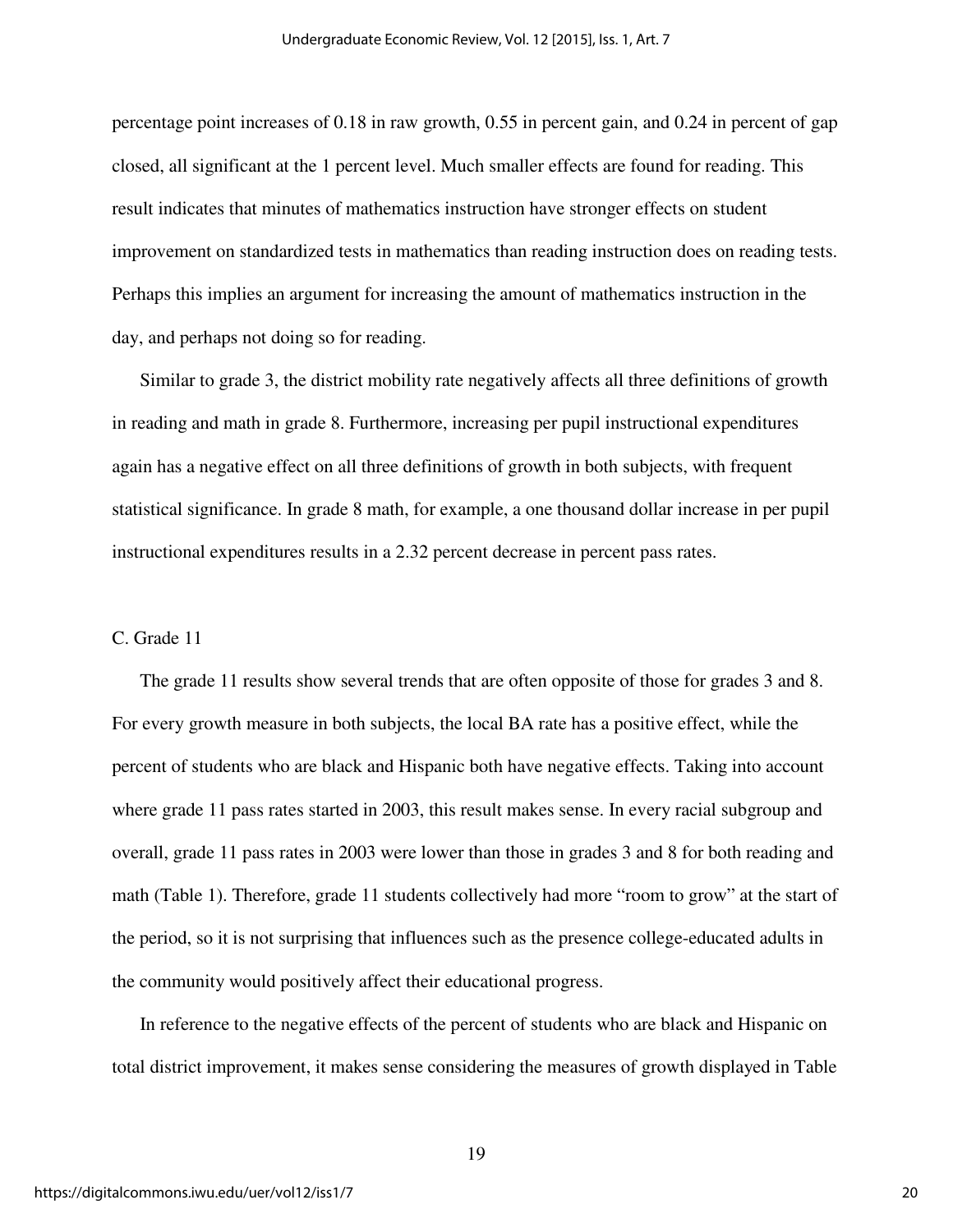1. As shown in Table 1, grade 11 students overall actually had negative growth, showing declining standardized test performance over the period in question. Black students experienced the greatest decrease in pass rates, with pass rate gain in reading of negative 21.82 percent and negative 6.44 percent in math. Because of the subgroup's amplified decrease in pass rates in both subjects, it is not surprising that the percent of students who are black negatively affects every measure of growth in grade 11. The same could likely be inferred for Hispanics in grade 11, who also experienced negative pass rate growth in reading.

Increasing the average class size has the expected negative effects on raw growth and percent gain, with positive effects on the percent of gap closed. None of these results are statistically significant. The district mobility rate and per pupil instructional expenditures show results consistent with those of the other grades as well. For per pupil instructional expenditures, these effects happen to be negative and statistically significant in grade 11 math with relatively large magnitudes: namely, for every thousand dollar increase in per pupil instructional expenditures, math growth, percent gain, and percent of gap closed are expected to decrease by 0.59, 1.33, and 1.15 percentage points. So, if the effect of expenditures is significant at all, it is significantly negative. This seems to mean that increasing expenditures actually affects student improvement negatively. This result is true for all three grade levels in this study, as increasing per pupil expenditures has negative effects in every grade, subject, and growth definition. This could have important policy implications, especially with respect to NCLB.

#### D. General patterns in Growth Measurements

Overall, the results show that average class size, the mobility rate, and per pupil instructional expenditures negatively affect the raw growth in pass rates, the percent pass rate gain, and the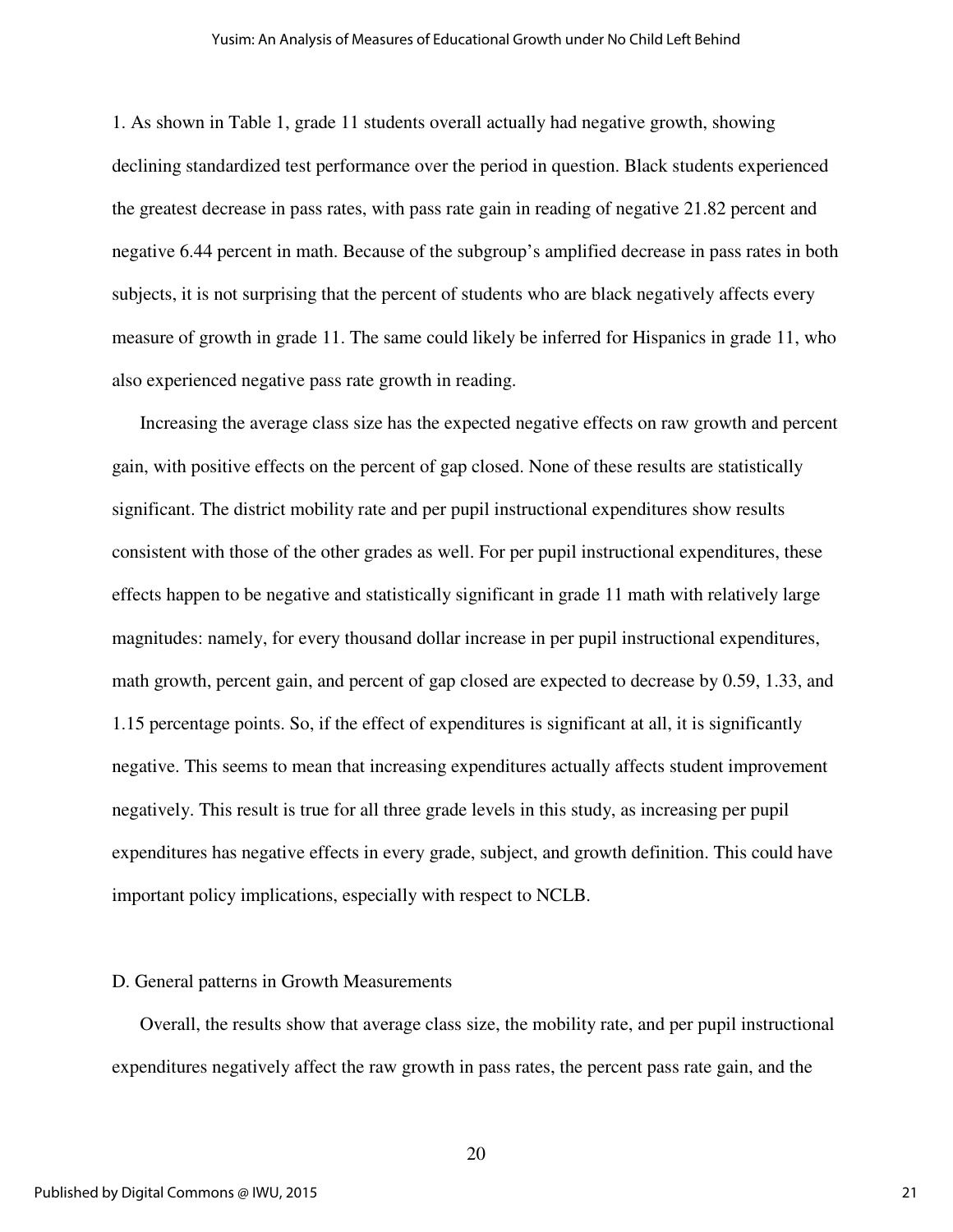percent of gap closed in reading and math. While those results are consistent for all three grades, some effects are actually reversed between grades 3 and 8 and grade 11. Namely, the effects of the community characteristics, local BA rate, percent of students who are black, and percent of students who are Hispanic, are reversed from the grades 3 and 8 regressions to the grade 11 regressions. This likely speaks to differences in the educational experience between those grades, and perhaps differences in student motivation to excel on standardized tests from grades 3 and 8 to grade 11. Overall, it seems like students are generally less motivated to excel on standardized tests in grade 11, which could account for their average decline in pass rates over the period. Based on the results shown, it can be inferred that there are inherent differences between grades 3 and 8 and grade 11. Moreover, this trend gives even further reason for having various empirical definitions of growth. As a large reason for the reversed effects of these variables on grade 11 student improvement is due to where the student pass rates began in 2003, this reinforces the importance of accounting for where students started through a definition like percent pass rate gain, and not just using their raw growth as the only representation of progress.

In all three grades and both subjects,  $R^2$  increases in value in the following order: percent of gap closed, raw growth, percent gain. Therefore, this model explains the least amount of variation in the percent of gap closed, while this model best explains that in the percent gain. The different explanatory power of the various definitions of growth, along with the observed differences in the magnitudes and signs of coefficients between regressions, suggests that the definitions of growth are actually inherently different. This may have implications for which growth measures most effectively capture student improvement as well.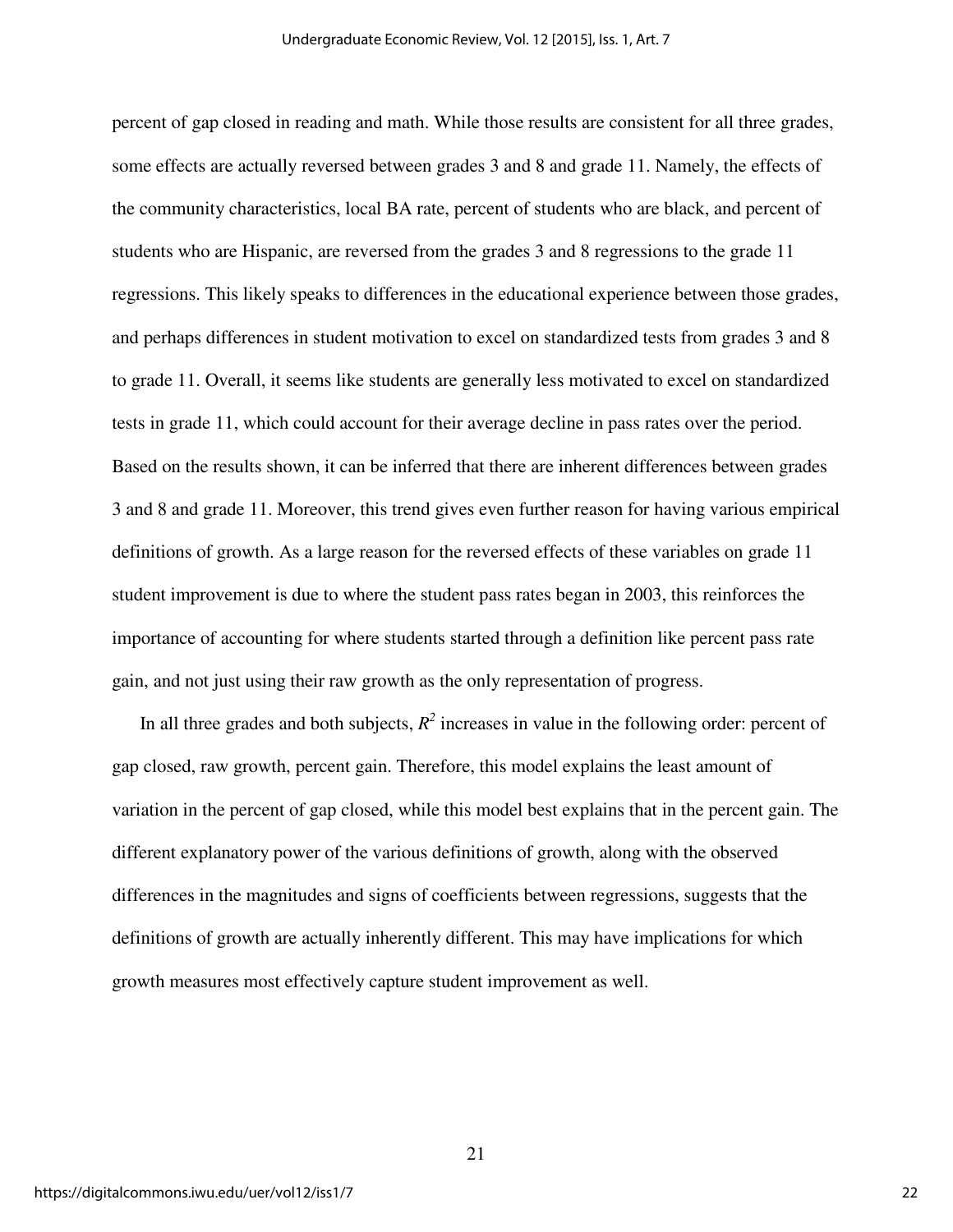#### **VI. Conclusion and Future Research**

Several trends that have emerged from the above analyses have serious policy implications. First of all, the results show that empirical measures used to define student growth should take into account where students started at the beginning of the period in question. In terms of the definitions of growth used in this paper, one may consider using percent pass rate gain instead of raw pass rate growth, as it actually accounts for the original pass rate, and is therefore more informative. Measuring how students have improved relative to where they started would be better for NCLB as well. Perhaps instead of using AYP, which is just a raw amount of growth from year to year, policy-makers should employ a more revealing measure such as percent gain in order to more accurately and holistically measure student progress. Based on the regression results, it is clear that policy-makers could employ a more appropriate measure of pass rate growth. Because federal funding is at stake for districts that do not meet the requirements of AYP, it is imperative to use the most appropriate measure of growth in order for the Department of Education to impose sanctions to the districts that actually merit them. That percent gain better captures improvements in student outcomes than raw growth shows evidence that the current system of evaluating student progress is problematic.

Furthermore, threatening a reduction federal funding for districts that do not meet AYP may not be the most effective policy, based on the above results. In all three grades, the effects of increases in per pupil instructional expenditures on all three measures of growth are negative, suggesting that throwing money at the problem of a lack of improvement does not necessarily solve the problem. This along with the significant evidence that community factors, which school districts cannot control, do affect student improvement suggests that perhaps the federal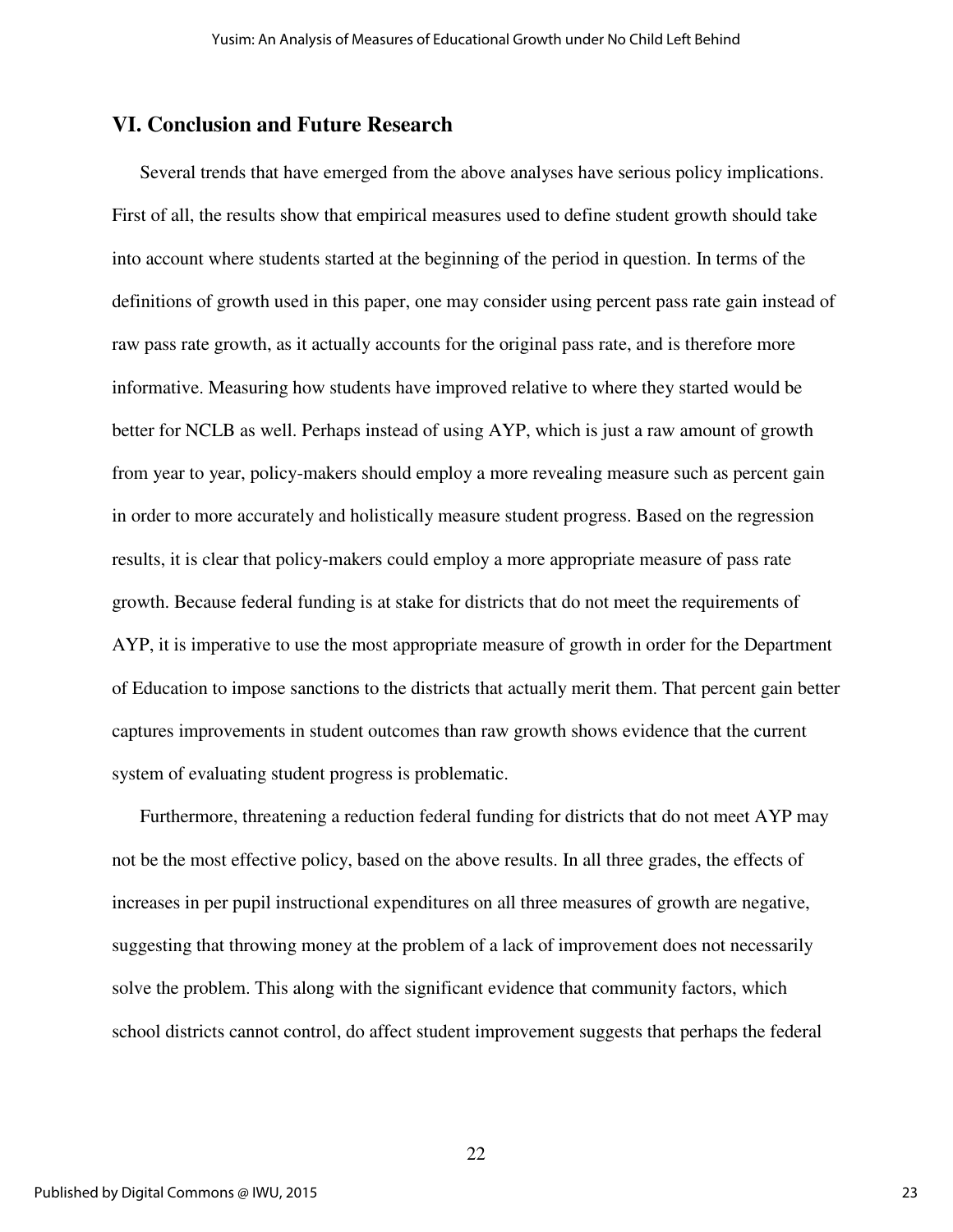solution for districts that are not improving enough should encompass more than just a loomed withholding of funds, as this is clearly not the only thing that affects student outcomes.

The above analyses have produced results that suggest that a combination of school district and community characteristics do affect student educational outcomes, a conclusion that is consistent with the literature. However, the results still leave questions about how to most effectively capture student improvement, since certain inputs in the education production function produce very different effects on different definitions of student improvement. Perhaps that is why there are so many education production function estimates – there does not seem to be one widely accepted "best" way to capture student educational performance and its determinants. Due to this, there is much more that I would like to explore in regard to the education production function.

First of all, I would like to examine differences in pass rates between racial subgroups over the period of NCLB in order to assess whether the Act's goal of closing the achievement gap, or increasing the performance of low-achieving subgroups relative to higher-achieving subgroups, was achieved. I would also like to explore whether reductions in the achievement gap can be explained using the education production function.

While this study explored the effects of the racial makeup on the entire district performance, it would be interesting to estimate the effects of the races represented on their own performance, or the own-race effects. For example, I would like to see how an increase in the percent of students who are black affects the pass rate growth of black students. I would like to do the same for the white and Hispanic subgroups as well.

Another aspect of the education production function that deserves more exploration is the question of the correct outcome variable. As shown in the results of this study, the three outcome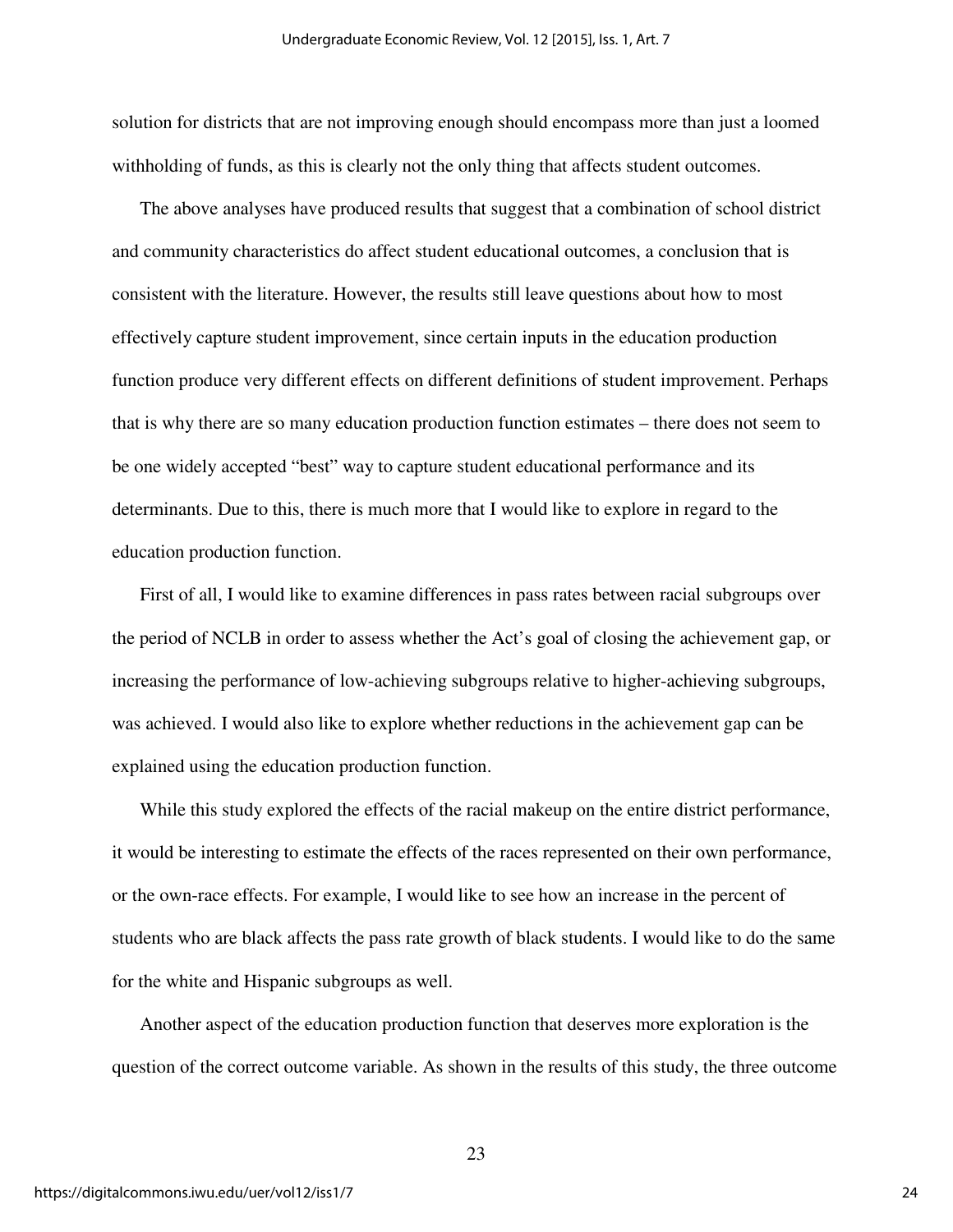measures represented are distinct from each other, with community and school characteristics sometimes having very different effects on them. Since these effects are sometimes different, it is difficult to decide which measure of student improvement is actually the best. This opens the possibility that there could be other measures of growth that are just as effective as the ones this paper presented. In particular, I would like to explore using the high school graduation rate as an outcome variable for regressions on grade 11 data. Wenger (2000) hypothesizes that schools actually face a trade-off between test scores and graduation rates in that schools may have to sacrifice the former in order to use resources to increase the latter; this is evidenced by trends of decreasing test scores coupled with increasing graduation rates observed since 1960. To compensate for this, there is a portion of the literature that sees high school graduation rates as the best educational output measure, rather than a measure based solely on test scores (Boggess, 1998; Goldin, 1998; Chen, 2013; Heckman and LaFonatine, 2012; Iatarola and Reubenstein, 2007; Murnane, 2013). Thus, it would be interesting to see how the district and community characteristics affect growth in the high school graduation rate, which does not involve standardized test pass rates, compared to the standardized test-based outcome measures.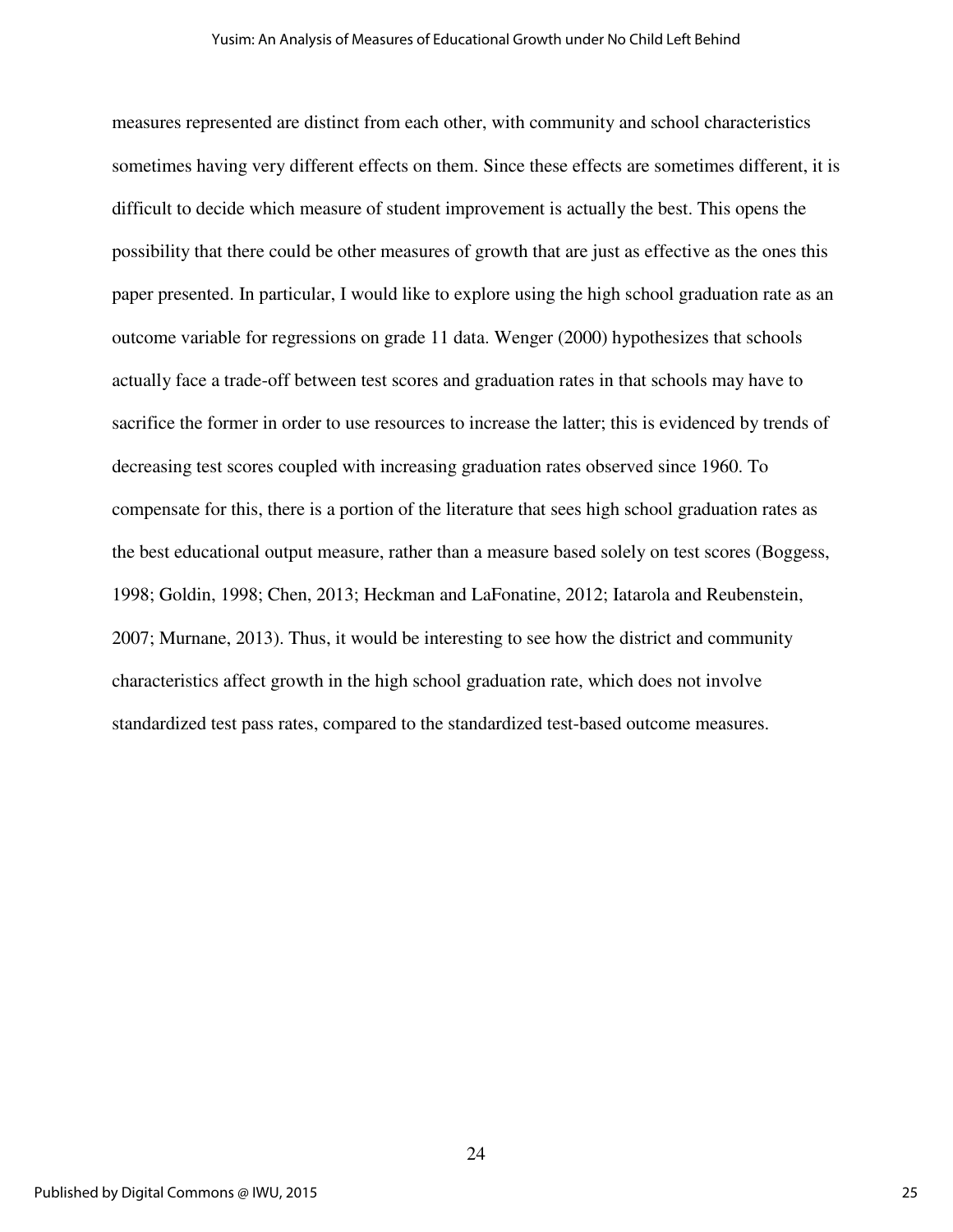## **References**

- Balfanz, Robert; Legters, Nettie; West, Thomas C.; Weber, Lisa M. (2007). Are NCLB's Measures, Incentives, and Improvement Strategies the Right Ones for the Nation's Low-Performing High Schools?, *American Educational Research Journal*, Vol. 44(3), September, pp. 559-593.
- Boggess, Scott. (1998). Family Structure, Economic Status, and Educational Attainment, *Journal of Population Economics*, Vol. 11(2), September, pp. 205-222.
- Borg, M. O.; Plumlee, J. P.; Stranahan, H. A. (2007). Plenty of Children Left Behind: High-Stakes Testing and Graduation Rates in Duval County, Florida, *Educational Policy*, Vol. 21(5), November, pp. 695-716.
- Bruning, D. (2006). Teaching to the Test, *Mercury*, Vol. 35(6), pg.11.
- Bryant, M. J.; Hammond, K. A.; Bocian, K. M.; Rettig, M. F.; Millerm C. A.; Cardullo, R. A. (2008). School Performance Will Fail to Meet Legislated Benchmarks, *Science*, Vol. 321(5897), September, pp. 1781-1782.
- Card, D.; Krueger, A. B. (1992). Does School Quality Matter? Returns to Education and the Characteristics of Public Schools in the United States, *Journal of Political Economy*, Vol. 100(1), pp. 1-40.
- Campbell, Noel D.; Lopez, Edward J. (2008). Paying Teachers for Advanced Degrees: Evidence on Student Performance from Georgia, *Journal of Private Enterprise*, Vol. 24(1), pp. 33-49.
- Chambers, T. V. (2009). The "Receivement Gap"; School Tracking Policies and the Fallacy of the "Achievement Gap", *Journal of Negro Education*, Vol. 78(4), pp. 417-431.
- Chen, Jie. (2013). Housing Tenure, Residential Mobility, and Adolescents' Education Achievement: Evidene from Sweden, *Annals of Regional Science*, Vol. 50(1), pp. 275-294.
- Choi, K; Seltzer, M.; Herman, J.; Yamashiro, K. (2007). Children Left Behind in AYP and Non-AYP Schools: Using Student Progress and the Distribution of Student Gains to Validate AYP, *Educational Measurement Issues and Practice*, Vol. 26(3), pp. 21-32.
- Chung, V.; Konstantopoulos, S. (2009). What Are the Long-Term Effects of Smal Classes on the Achievement Gap? Evidence from the Lasting Benefits Study, *American Journal of Education*, Vol. 116(1), November, pp. 125-154.
- Coleman, James S. (1966). Equality of Educational Opportunity, National Center for Education Statistics. Washington, DC: U.S. Government Printing Office. See http://files.eric.ed.gov/fulltext/ED012275.pdf.
- Coates, Dennis (2003). Education Production Functions Using Instructional Time as an Input, *Education Economics*, Vol. 11(3), December, pp. 273-292.
- Dee, T.; Jacob, B. (2011). The Impact of No Child Left Behind on Student Achievement. *Journal of Policy Analysis and Management*, Vol. 30(3), pp. 418-446.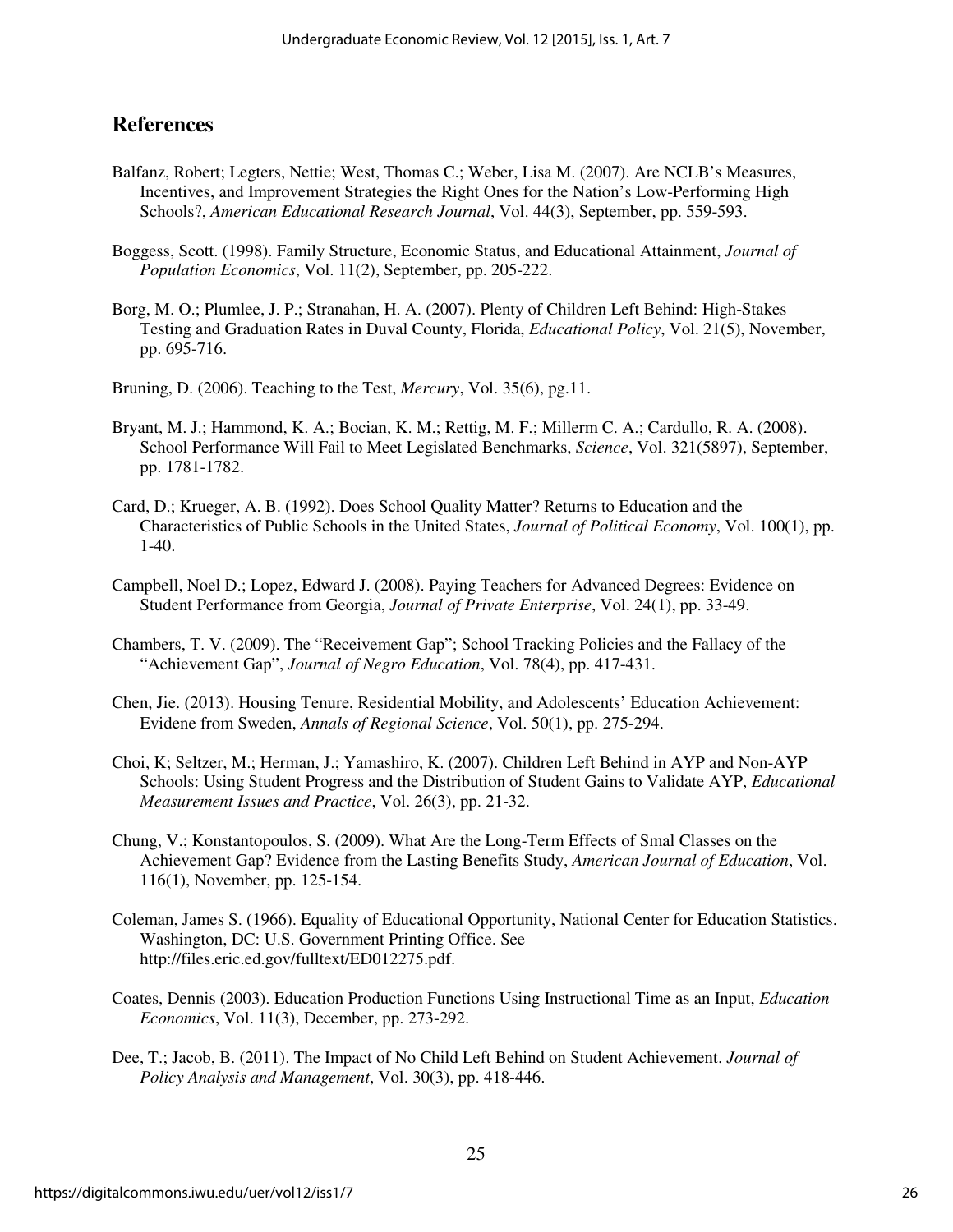- Driscoll, D.; Halcoussis, D.; Svorny, S. (2008). Gains in Standardized Test Scores: Evidence of Diminishing Returns to Achievement, *Economics of Education Review,* Vol. 27(2), October, pp. 211- 220.
- Ferguson, Ronald F.; Ladd, Helen, F. (1996). How and Why Money Matters: An Analysis of Alabama Schools, in *Holding Schools Accountable: Performance-Based Reform in Education*, edited by Helen Ladd. Washington DC: Brookings Institution Press, pp. 265-298.
- Goldin, Claudia. (1998). America's Graduation from High School: The Evolution and Spread of Secondary Schooling in the Twentieth Century, *Journal of Economic History*, Vol. 58(2), June, pp. 345-374.
- Guisbond, Lisa; Neill, Monty. (2004). Failing Our Children, *The Clearing House*, Vol. 78(1), September/October, pp. 12-16.
- Gyimah-Brempong, Kwabena; Gyapong, Anthony O. (1991). Characteristics of Education Production Functions: An Application of Canonical Regression Analysis, *Economics of Education Review*, Vol. 10(1), February, pp. 7-17.
- Hanushek, Eric A. (1986). The Economics of Schooling: Production and Efficiency in Public Schools, *Journal of Economic Literature*, Vol. 24(3), September, pp. 1141-1177.
- Heckman, James J.; LaFontaine, Paul A. (2010). The American Graduation Rate: Trends and Levels, *Review of Economics and Statistics*, Vol. 92(2)), May, pp. 244-262.
- Iatarola, Patrice; Rubenstein, Ross. (2007). New Stakes and Standards, Same Ol' Spending? Evidence from New York City High Schools, *Education Finance and Policy*, Vol. 2(1), pp. 74-99.
- Illinois Standards Achievement Test, Illinois State Board of Education. See http://www.isbe.net/assessment/isat.htm.
- Kane, Thomas J.; Taylor, Eric S.; Tyler, John H.; Wooten, Amy L. (2010). Identifying Effective Classroom Practices Using Student Achievement Data, *Journal of Human Resources*, Vol. 46(3), September, pp. 587-613.

Karp, Stanley. (2003). Leaving Public Education Behind, *Radical Teacher*, No. 68, pp. 32-34.

- Kinnucan, Henry W.; Smith, Martin D.; Zheng, Yuqing; Llanes, Jose R. (2012). The Effects of No Child Left Behind on Student Performance in Alabama's Rural Schools, *Regional and Sectoral Economic Studies*, Vol. 12(1), January-June, pp. 5-25.
- Kinnucan, Henry W.; Zheng, Yuqing; Brehmer, Gerald (2006). State Aid and Student Performance: A Supply-Demand Analysis, *Education Economics*, Vol. 14(4), December, pp. 487-509.
- Krueger, Alan B. (1999). Experimental Estimates of Education Production Functions, *Quarterly Journal of Economic*, Vol. 114(2), May, pp. 497-532.
- Lemke, Robert J.; Hoerandner, Claus M.; McMahon, Robert (2006). Student Assessments, Non-Test-Takers, and School Accountability, *Education Economics*, Vol. 14(2), June, pp. 235-250.
- Murnane, Richard. (2013). U.S. High School Graduation Rates: Patterns and Explanations, *Journal of Economic Literature*, Vol. 51(2), pp. 370-412.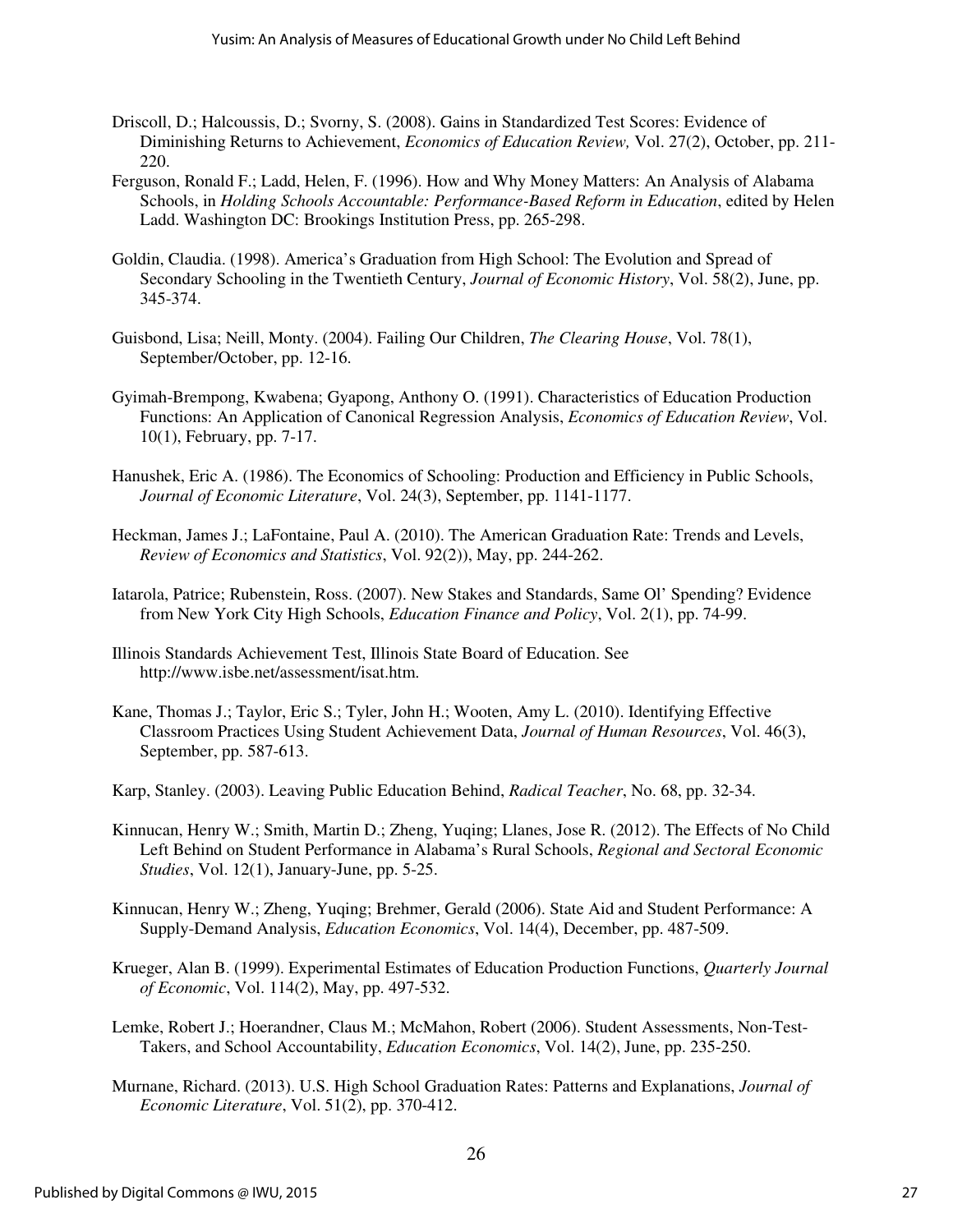- Neal, D.; Schanzenbach, D. W. (2010). Left Behind By Design: Proficiency Counts and Test-Based Accountability, *Review of Economics & Statistics*, Vol. 92(2), pp. 263-283.
- No Child Left Behind (2002). U.S. House, 107<sup>th</sup> Congress, 1<sup>st</sup> Session, H.R. 1. Washington D.C.: Government Printing Office. See http://www2.ed.gov/policy/elsec/leg/esea02/107-110.pdf.
- Prairie State Achievement Examination 2014 Archive, Illinois State Board of Education. See http://www.isbe.net/assessment/psae.htm.
- Price, H. E. (2010). Does No Child Left Behind Really Capture School Quality? Evidence from an Urban School District, *Education Policy*, Vol. 24(5), September, pp. 779-814.
- Primont, Diane F.; Domazlicky, Bruce (2006). Student Achievement and Efficiency in Missouri Schools and the No Child Left Behind Act, *Economics of Education Review*, Vol. 25(1), February, pp. 77-90.
- Sander, W. (1993). Expenditures and Student Achievement in Illinois, *Journal of Public Economics*, Vol. 52(3), pp. 403-416.
- Stiefel, L.; Schwartz, A. E.; Chellman, C. C. (2007). So Many Children Left Behind: Segregation and the Impact of Subgroup Reporting in No Child Left Behind on the Racial Test Score Gap, *Educational Policy*, Vol. 21(3), July, pp. 527-550.
- State and Local Implementation of the No Child Left Behind Act: Volume IX Accountability Under NCLB: Final Report (2010). U.S. Department of Education. Washington D.C.: Government Printing Office. See https://www2.ed.gov/rschstat/eval/disadv/nclb-accountability/nclb-accountabilityfinal.pdf.
- U.S. Census Bureau (2012). *American Economic Survey*. Washington D.C.
- Wenger, J. W. (2000). What Do Schools Produce? Implications of Multiple Outputs in Education, *Contemporary Economic Policy*, Vol. 18(1), January, pp. 27-36.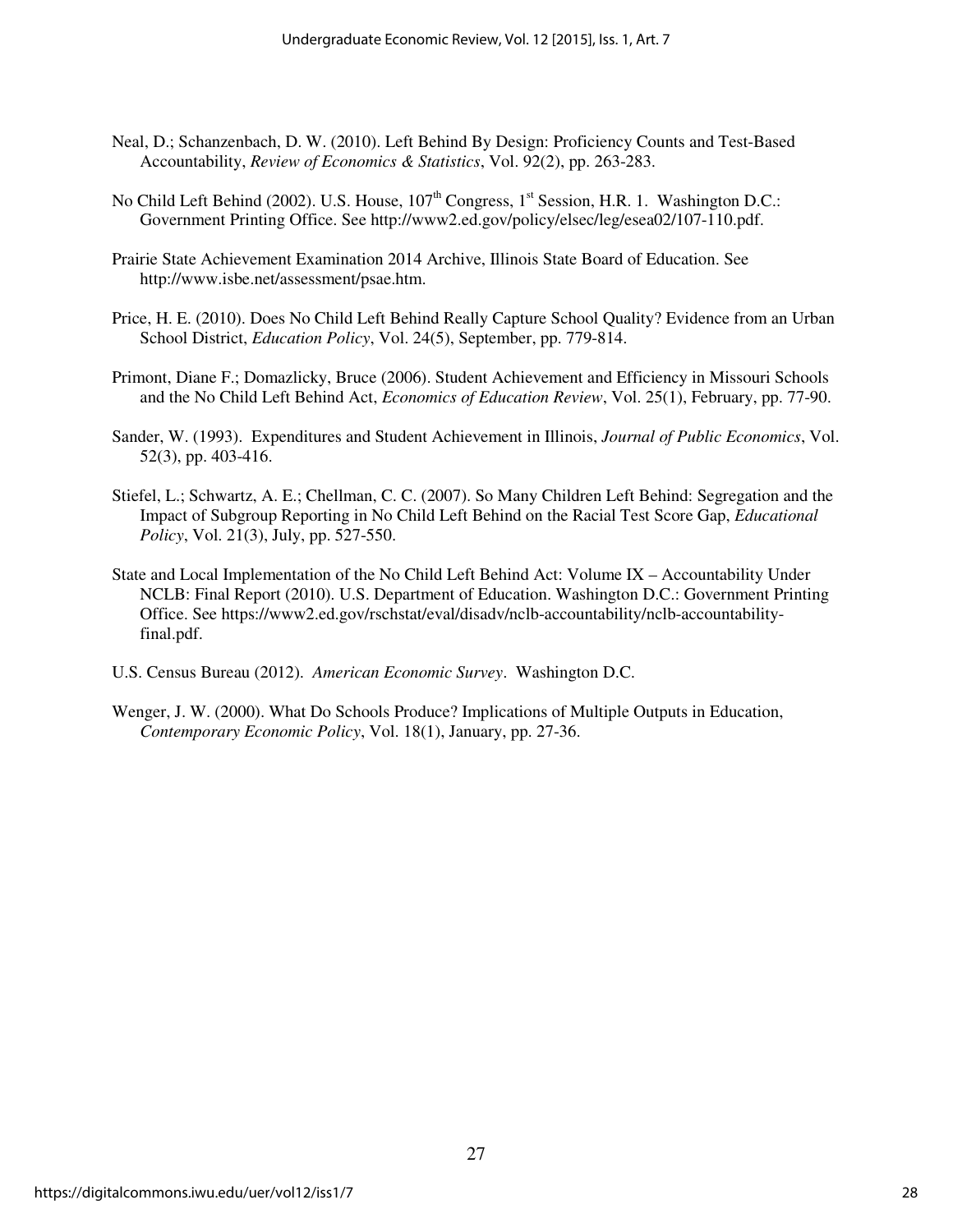## **Appendix**

| <b>Table 1</b><br><b>Pass Rates</b> |         |           |           |                    |                    |          |      |           |           |                    |                    |         |
|-------------------------------------|---------|-----------|-----------|--------------------|--------------------|----------|------|-----------|-----------|--------------------|--------------------|---------|
|                                     | Reading |           |           |                    |                    |          | Math |           |           |                    |                    |         |
|                                     |         | 2003      | 2012      | Grow <sup>ai</sup> | Gain <sup>ii</sup> | Gapiii   |      | 2003      | 2012      | Grow <sup>ai</sup> | Gain <sup>ii</sup> | Gapiii  |
|                                     | N       | Pass Rate | Pass Rate | (pp)               | $(\%)$             | $(\%)$   | N    | Pass Rate | Pass Rate | (pp)               | $(\%)$             | $(\%)$  |
| <b>All Races</b>                    |         |           |           |                    |                    |          |      |           |           |                    |                    |         |
| Grade 3                             | 663     | 71.30     | 80.36     | 9.07               | 15.72              | 22.41    | 663  | 84.67     | 91.37     | 6.70               | 9.40               | 33.38   |
| Grade 8                             | 653     | 67.31     | 87.02     | 19.71              | 32.78              | 59.39    | 653  | 59.48     | 86.34     | 26.86              | 55.03              | 66.04   |
| Grade 11                            | 427     | 57.06     | 52.97     | $-4.08$            | $-6.30$            | $-12.07$ | 427  | 53.30     | 51.53     | $-1.76$            | $-1.98$            | $-5.59$ |
| White                               |         |           |           |                    |                    |          |      |           |           |                    |                    |         |
| Grade 3                             | 630     | 74.78     | 83.17     | 8.33               | 12.90              | 23.75    | 630  | 87.36     | 93.39     | 5.93               | 7.68               | 36.84   |
| Grade 8                             | 628     | 69.94     | 88.60     | 18.55              | 29.33              | 60.98    | 628  | 63.02     | 88.40     | 25.16              | 45.84              | 68.05   |
| Grade 11                            | 424     | 59.44     | 56.74     | $-2.71$            | $-3.41$            | $-9.16$  | 424  | 55.46     | 55.34     | $-0.14$            | $-1.40$            | $-1.79$ |
| <b>Black</b>                        |         |           |           |                    |                    |          |      |           |           |                    |                    |         |
| Grade 3                             | 137     | 46.87     | 67.00     | 19.85              | 53.61              | 34.82    | 137  | 64.89     | 77.93     | 13.19              | 25.34              | 25.10   |
| Grade 8                             | 140     | 47.72     | 76.94     | 27.36              | 68.96              | 50.39    | 140  | 27.86     | 71.34     | 41.98              | 189.93             | 58.13   |
| Grade 11                            | 86      | 33.91     | 27.12     | $-8.29$            | $-21.82$           | $-15.97$ | 86   | 25.00     | 23.06     | $-3.85$            | $-6.44$            | $-7.42$ |
| <b>Hispanic</b>                     |         |           |           |                    |                    |          |      |           |           |                    |                    |         |
| Grade 3                             | 155     | 57.02     | 71.36     | 12.73              | 29.51              | 21.88    | 156  | 77.18     | 85.94     | 8.16               | 13.58              | 20.64   |
| Grade 8                             | 142     | 49.79     | 84.40     | 33.90              | 83.41              | 64.54    | 142  | 40.72     | 82.97     | 41.20              | 131.39             | 68.70   |
| Grade 11                            | 94      | 39.42     | 38.92     | $-1.05$            | $-3.15$            | $-4.48$  | 94   | 36.41     | 49.09     | 3.80               | 20.69              | 3.51    |

 $^{\text{a}}$  This is the only growth variable being statistically tested. Pass rate growth is statistically significant at the 1% level for all grades, subgroups, and subjects except for grade 11 white math and grade 11 Hispanic reading.

<sup>i</sup>Corresponds to equation (1) in section III<br>
<sup>ii</sup>Corresponds to equation (2) in section III<br>
<sup>iii</sup>Corresponds to equation (3) in section III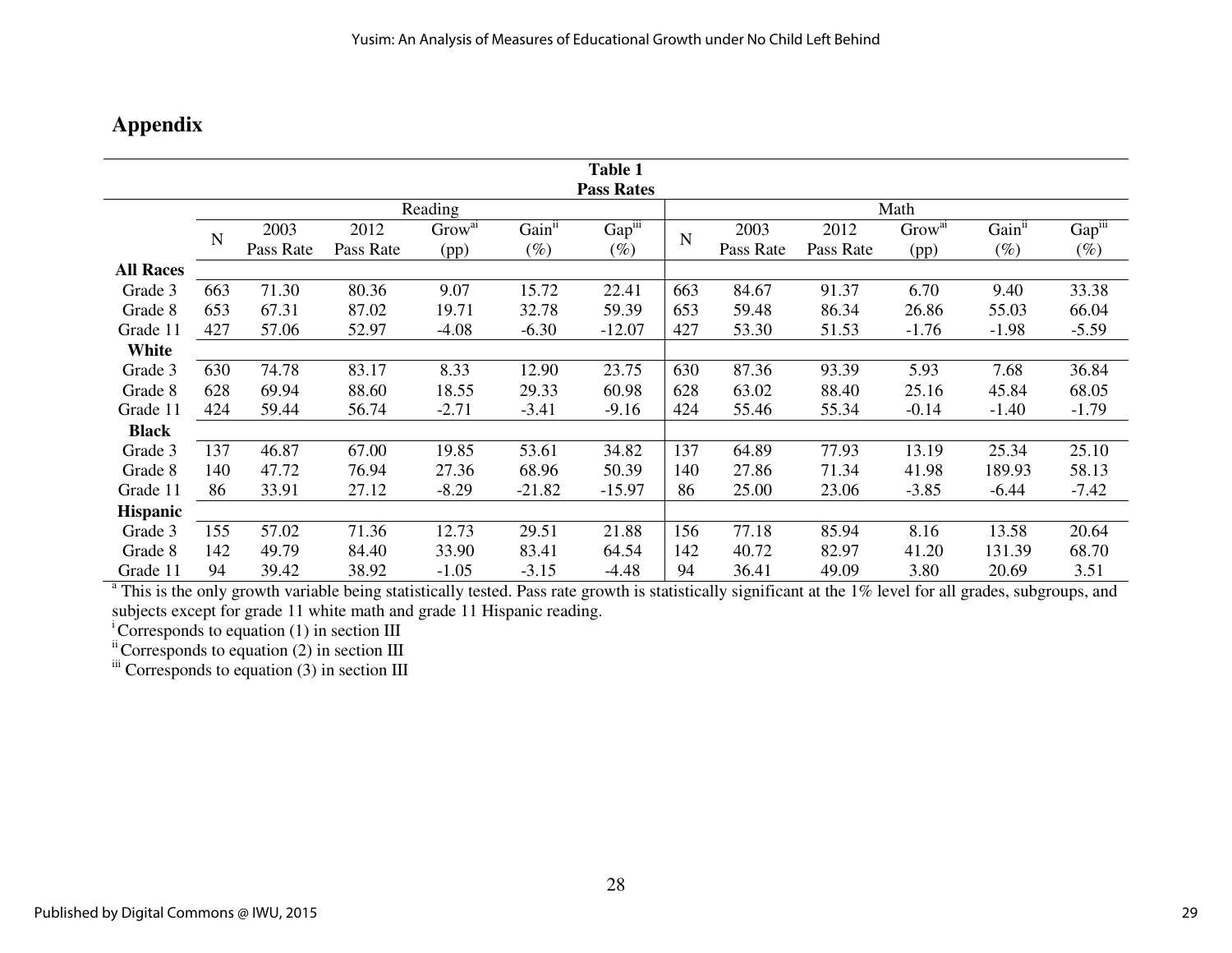| Table 2                                               |        |           |                  |       |        |           |                  |       |  |  |
|-------------------------------------------------------|--------|-----------|------------------|-------|--------|-----------|------------------|-------|--|--|
| <b>Descriptive Statistics</b>                         |        |           |                  |       |        |           |                  |       |  |  |
|                                                       |        | 2003      |                  |       | 2012   |           |                  |       |  |  |
|                                                       | Mean   | <b>SD</b> | Min              | Max   | Mean   | <b>SD</b> | Min              | Max   |  |  |
| Districts with Grade 3 and 8 ISAT Scores <sup>a</sup> |        |           |                  |       |        |           |                  |       |  |  |
| <b>Local BA Rate</b>                                  | 23.78  | 14.91     | 3.1              | 88.7  | 23.78  | 14.91     | 3.1              | 88.7  |  |  |
| <b>Percent Students White</b>                         | 83.03  | 23.84     | $\boldsymbol{0}$ | 100   | 75.47  | 27.14     | $\boldsymbol{0}$ | 99.6  |  |  |
| <b>Percent Students Black</b>                         | 8.43   | 18.93     | $\boldsymbol{0}$ | 100   | 8.7    | 18.98     | $\boldsymbol{0}$ | 100   |  |  |
| Percent Students Hispanic                             | 6.15   | 11.35     | $\boldsymbol{0}$ | 94.2  | 10.07  | 15.34     | $\boldsymbol{0}$ | 94    |  |  |
| Grade 3 Average Class Size                            | 20.68  | 3.80      | 5                | 36    | 20.6   | 3.97      | 5                | 35    |  |  |
| Grade 8 Average Class Size                            | 21.51  | 4.71      | 8.9              | 40    | 20.3   | 4.75      | 7.3              | 39.4  |  |  |
| Grade 3 Daily Minutes of Eng. Inst.                   | 142.19 | 27.76     | 40               | 220   | 138.63 | 27.15     | 43               | 230   |  |  |
| Grade 3 Daily Minutes of Math Inst.                   | 58.14  | 9.82      | 30               | 100   | 61.77  | 11.1      | 30               | 120   |  |  |
| Grade 8 Daily Minutes of Eng Inst.                    | 86.83  | 20.67     | 15               | 282   | 86.08  | 18.14     | 37               | 151   |  |  |
| Grade 8 Daily Minutes of Math Inst.                   | 46.47  | 11.92     | 23               | 235   | 49.21  | 11.26     | 38               | 105   |  |  |
| <b>District Mobility Rate</b>                         | 14.18  | 7.39      | 0.6              | 40.9  | 12.88  | 7.66      | 0.7              | 55    |  |  |
| Percent of Teachers who are Highly Qualified          | 99.27  | 3.35      | 31.6             | 100   | 99.87  | 0.83      | 88.6             | 100   |  |  |
| Per Pupil Instructional Expenditures                  | 4.30   | 0.90      | 2.33             | 10.45 | 5.94   | 1.45      | 3.41             | 15.09 |  |  |
| <b>Center City Districts</b>                          | 3.32   | 17.92     | $\overline{0}$   | 100   | 3.32   | 17.92     | $\mathbf{0}$     | 100   |  |  |
| <b>Suburban Districts</b>                             | 80.54  | 39.62     | $\boldsymbol{0}$ | 100   | 80.54  | 39.62     | $\overline{0}$   | 100   |  |  |
| <b>Rural Districts</b>                                | 16.14  | 36.81     | $\boldsymbol{0}$ | 100   | 16.14  | 36.81     | $\overline{0}$   | 100   |  |  |
| Districts with Grade 11 PSAE Scores <sup>b</sup>      |        |           |                  |       |        |           |                  |       |  |  |
| <b>Local BA Rate</b>                                  | 21.52  | 12.41     | 3.1              | 79.4  | 21.52  | 12.41     | 3.1              | 79.4  |  |  |
| <b>Percent Students White</b>                         | 88.51  | 17.98     | 0.2              | 100   | 82.47  | 21.44     | 0.5              | 99.5  |  |  |
| <b>Percent Students Black</b>                         | 5.59   | 13.35     | $\boldsymbol{0}$ | 98.7  | 5.88   | 13.54     | $\mathbf{0}$     | 98.4  |  |  |
| Percent Students Hispanic                             | 4.43   | 9.20      | $\overline{0}$   | 76.8  | 7.44   | 12.51     | $\theta$         | 87.7  |  |  |
| Grade 11 Average Class Size                           | 17.89  | 3.83      | 7.9              | 31    | 16.51  | 4.18      | 7.1              | 31    |  |  |
| <b>District Mobility Rate</b>                         | 12.82  | 5.97      | 1.9              | 40.1  | 12.47  | 6.33      | 0.9              | 55    |  |  |
| Percent of Teachers who are Highly Qualified          | 99.29  | 2.47      | 73.1             | 100   | 99.86  | 0.89      | 88.6             | 100   |  |  |
| Per Pupil Instructional Expenditures                  | 4.52   | 1.06      | 2.86             | 9.42  | 6.09   | 1.53      | 3.72             | 12.67 |  |  |
| <b>Center City Districts</b>                          | 2.58   | 15.86     | $\boldsymbol{0}$ | 100   | 2.58   | 15.86     | $\boldsymbol{0}$ | 100   |  |  |
| <b>Suburban Districts</b>                             | 74.71  | 43.52     | $\boldsymbol{0}$ | 100   | 74.71  | 43.52     | $\boldsymbol{0}$ | 100   |  |  |
| <b>Rural Districts</b>                                | 22.72  | 41.95     | $\boldsymbol{0}$ | 100   | 22.72  | 41.95     | $\Omega$         | 100   |  |  |

<sup>a</sup> After dropping extreme outliers, there are 663 elementary and unit districts in the grade 3 analysis and 653 districts in the grade 8 analysis.<br><sup>b</sup> There are 427 high school and unit districts in the grade 11 analysis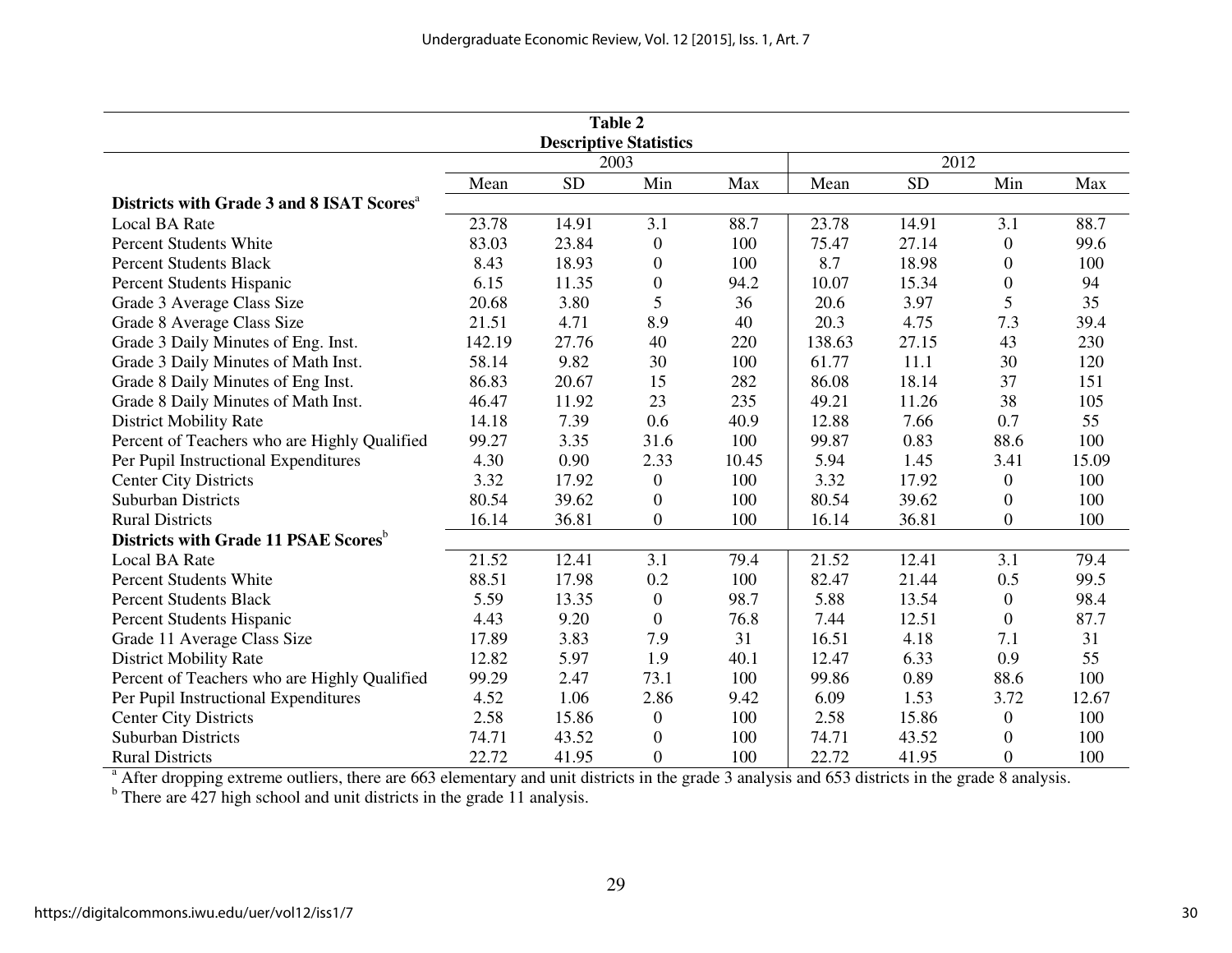| Table 3<br><b>Grade 3 Growth in Pass Rates by Subject</b> |                    |                    |                         |                    |                    |                            |  |  |  |
|-----------------------------------------------------------|--------------------|--------------------|-------------------------|--------------------|--------------------|----------------------------|--|--|--|
|                                                           |                    |                    |                         |                    |                    |                            |  |  |  |
| Local BA Rate                                             | Grow<br>$-0.08***$ | Gain<br>$-0.23***$ | $\frac{Gap}{2}$<br>0.19 | Grow<br>$-0.14***$ | Gain<br>$-0.21***$ | $\frac{Gap}{2}$<br>$-0.23$ |  |  |  |
|                                                           | (0.03)             | (0.05)             | (0.12)                  | (0.02)             | (0.03)             | (0.15)                     |  |  |  |
| <b>Percent Students Black</b>                             | $0.20***$          | $0.54***$          | $0.30***$               | $0.20***$          | $0.35***$          | $0.38***$                  |  |  |  |
|                                                           | (0.02)             | (0.04)             | (0.09)                  | (0.02)             | (0.03)             | (0.11)                     |  |  |  |
| Percent Students Hispanic                                 | $-0.02$            | 0.03               | $-0.21***$              | $-0.01$            | 0.02               | $-0.37***$                 |  |  |  |
|                                                           | (0.02)             | (0.03)             | (0.08)                  | (0.01)             | (0.02)             | (0.09)                     |  |  |  |
| Grade 3 Average Class Size                                | $-0.27**$          | $-0.57**$          | $-0.42$                 | $-0.20**$          | $-0.33**$          | $-0.69$                    |  |  |  |
|                                                           | (0.12)             | (0.23)             | (0.53)                  | (0.10)             | (0.15)             | (0.67)                     |  |  |  |
| Grade 3 Curricular Minutes of Instruction                 | 0.02               | 0.02               | 0.10                    | $-0.01$            | $-0.05$            | 0.18                       |  |  |  |
|                                                           | (0.01)             | (0.03)             | (0.06)                  | (0.03)             | (0.04)             | (0.17)                     |  |  |  |
| <b>District Mobility Rate</b>                             | $-0.31***$         | $-0.55***$         | $-0.98***$              | $-0.29***$         | $-0.38***$         | $-1.72***$                 |  |  |  |
|                                                           | (0.05)             | (0.10)             | (0.23)                  | (0.04)             | (0.07)             | (0.29)                     |  |  |  |
| Percent of Teachers who are Highly Qualified              | 0.12               | 0.30               | 0.31                    | 0.24               | 0.53               | $-0.52$                    |  |  |  |
|                                                           | (0.34)             | (0.61)             | (1.42)                  | (0.27)             | (0.41)             | (1.78)                     |  |  |  |
| Per Pupil Instructional Expenditures                      | $-0.47**$          | $-0.59$            | $-1.09$                 | $-0.25$            | $-0.29$            | $-2.26$                    |  |  |  |
|                                                           | (0.32)             | (0.60)             | (1.39)                  | (0.26)             | (0.40)             | (1.74)                     |  |  |  |
| Constant                                                  | 10.11              | 7.98               | 13.96                   | $-3.87$            | $-25.54$           | 141.94                     |  |  |  |
|                                                           | (33.67)            | (61.76)            | (142.92)                | (27.12)            | (41.74)            | (179.37)                   |  |  |  |
| $R^2$                                                     | 0.1731             | 0.3013             | 0.0925                  | 0.2641             | 0.3180             | 0.0902                     |  |  |  |

 $N = 663$  elementary and unit districts<br>\*\*\* denotes statistical significance at the 1% level<br>\*\* denotes statistical significance at the 10% level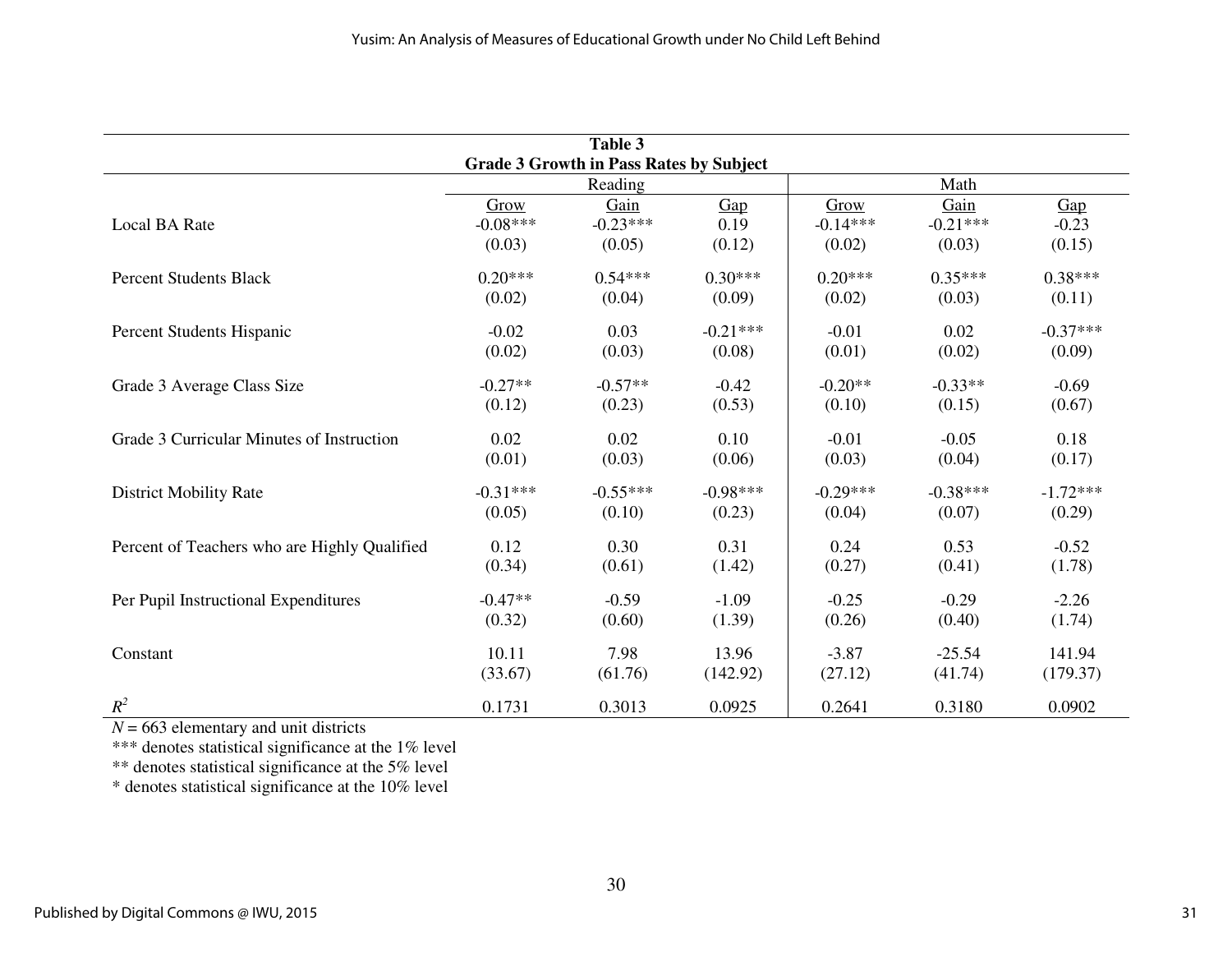| <b>Table 4</b>                                 |                    |                    |                  |                    |                    |                 |  |  |  |  |
|------------------------------------------------|--------------------|--------------------|------------------|--------------------|--------------------|-----------------|--|--|--|--|
| <b>Grade 8 Growth in Pass Rates by Subject</b> |                    |                    |                  |                    |                    |                 |  |  |  |  |
|                                                | Reading            |                    |                  |                    |                    |                 |  |  |  |  |
| Local BA Rate                                  | Grow<br>$-0.20***$ | Gain<br>$-0.44***$ | Gap<br>$0.16***$ | Grow<br>$-0.26***$ | Gain<br>$-0.97***$ | Gap<br>$0.11**$ |  |  |  |  |
|                                                | (0.02)             | (0.05)             | (0.05)           | (0.03)             | (0.09)             | (0.05)          |  |  |  |  |
| <b>Percent Students Black</b>                  | 0.02               | $0.13***$          | $-0.19***$       | $0.16***$          | $1.08***$          | $-0.11***$      |  |  |  |  |
|                                                | (0.02)             | (0.04)             | (0.04)           | (0.02)             | (0.07)             | (0.04)          |  |  |  |  |
| Percent Students Hispanic                      | $0.17***$          | $0.53***$          | $0.06*$          | $0.16***$          | $0.75***$          | $-0.01$         |  |  |  |  |
|                                                | (0.01)             | (0.03)             | (0.03)           | (0.02)             | (0.06)             | (0.03)          |  |  |  |  |
| Grade 8 Average Class Size                     | $-0.21***$         | $-0.59***$         | $-0.04$          | $-0.18**$          | $-0.46*$           | 0.17            |  |  |  |  |
|                                                | (0.06)             | (0.14)             | (0.14)           | (0.08)             | (0.26)             | (0.13)          |  |  |  |  |
| Grade 8 Curricular Minutes of Instruction      | 0.01               | $-0.004$           | 0.06             | $0.18***$          | $0.55***$          | $0.24***$       |  |  |  |  |
|                                                | (0.02)             | (0.04)             | (0.04)           | (0.03)             | (0.10)             | (0.05)          |  |  |  |  |
| <b>District Mobility Rate</b>                  | $-0.02$            | 0.10               | $-0.33***$       | $-0.21***$         | $-0.60***$         | $-0.47***$      |  |  |  |  |
|                                                | (0.04)             | (0.10)             | (0.10)           | (0.06)             | (0.19)             | (0.09)          |  |  |  |  |
| Percent of Teachers who are Highly Qualified   | $-0.01$            | 0.33               | 0.77             | $-0.03$            | $-0.36$            | 0.84            |  |  |  |  |
|                                                | (0.29)             | (0.65)             | (0.67)           | (0.37)             | (1.21)             | (0.59)          |  |  |  |  |
| Per Pupil Instructional Expenditures           | $-0.60**$          | $-1.17**$          | $-0.10$          | $-1.21***$         | $-2.32**$          | $-1.07**$       |  |  |  |  |
|                                                | (0.25)             | (0.55)             | (0.57)           | (0.32)             | (1.04)             | (0.51)          |  |  |  |  |
| Constant                                       | 33.52              | 33.24              | $-16.44$         | 42.61              | 108.73             | $-21.78$        |  |  |  |  |
|                                                | (29.74)            | (64.59)            | (66.76)          | (36.71)            | (121.58)           | (58.90)         |  |  |  |  |
| $R^2$                                          | 0.4625             | 0.5864             | 0.1765           | 0.4903             | 0.6224             | 0.1811          |  |  |  |  |

 $N = 653$  elementary and unit districts<br>\*\*\* denotes statistical significance at the 1% level<br>\*\* denotes statistical significance at the 5% level

\* denotes statistical significance at the 10% level